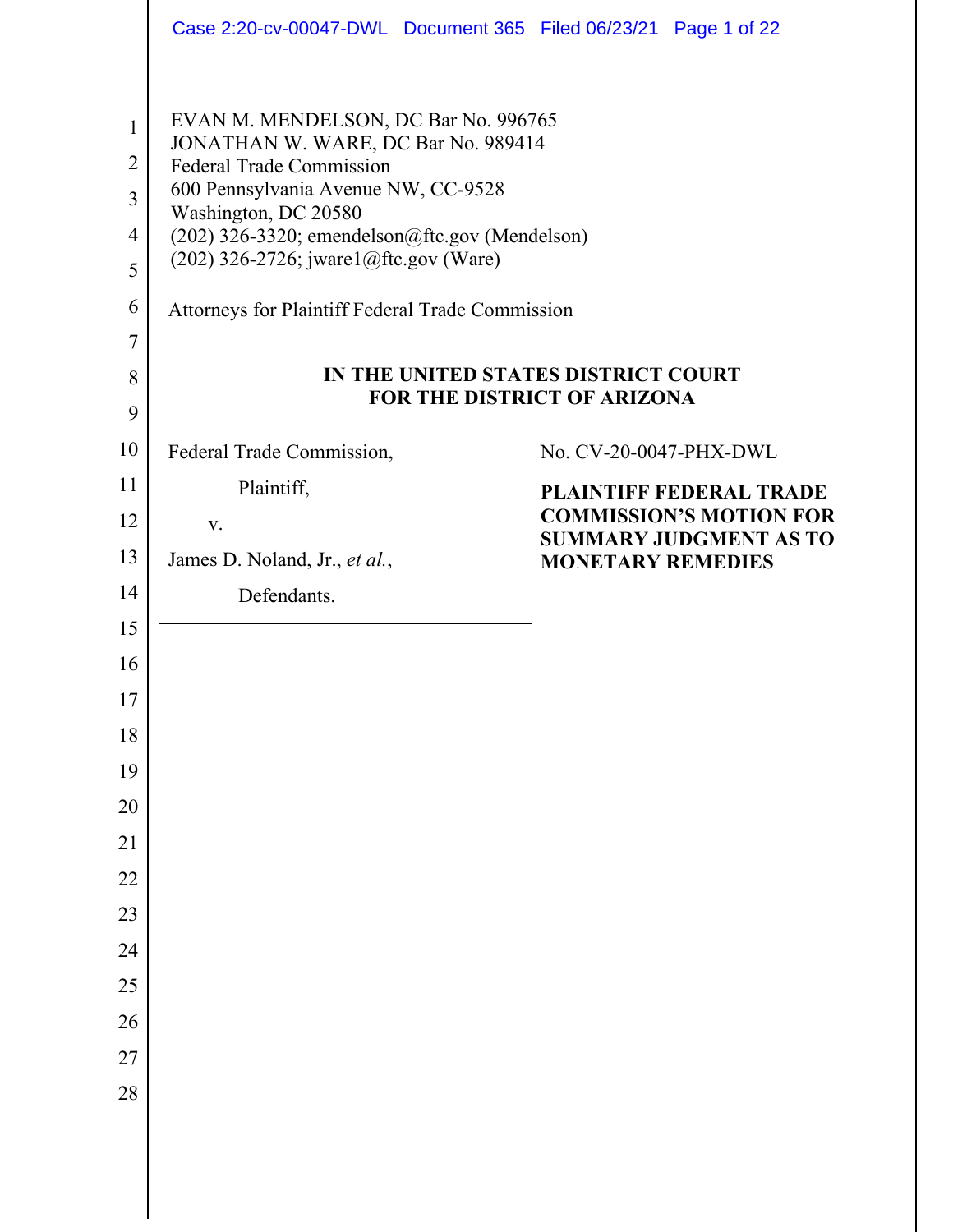|                | Case 2:20-cv-00047-DWL Document 365 Filed 06/23/21 Page 2 of 22                                                                                 |  |  |
|----------------|-------------------------------------------------------------------------------------------------------------------------------------------------|--|--|
|                |                                                                                                                                                 |  |  |
| 1              | <b>TABLE OF CONTENTS</b>                                                                                                                        |  |  |
| $\overline{2}$ |                                                                                                                                                 |  |  |
| 3              |                                                                                                                                                 |  |  |
| $\overline{4}$ | DEFENDANTS' FAILURE TO PROVIDE REFUNDS FOR LATE OR<br>Ι.                                                                                        |  |  |
| 5              | $A_{\cdot}$                                                                                                                                     |  |  |
| 6              | 1.                                                                                                                                              |  |  |
| 7              | 2.                                                                                                                                              |  |  |
| 8              | 3.                                                                                                                                              |  |  |
| 9              | <b>B.</b><br>Defendants' Refusal to Offer or Provide Refunds for Late and Unsent                                                                |  |  |
| 10             |                                                                                                                                                 |  |  |
| 11             | DEFENDANTS' FAILURE TO OFFER REFUNDS OF HIGH-PRESSURE<br>II.                                                                                    |  |  |
| 12             | A.                                                                                                                                              |  |  |
| 13             | <b>B.</b>                                                                                                                                       |  |  |
| 14             |                                                                                                                                                 |  |  |
| 15             |                                                                                                                                                 |  |  |
| 16             | DEFENDANTS MUST REFUND CONSUMERS FOR LATE OR<br>$\mathbf{I}$ .                                                                                  |  |  |
| 17             | DEFENDANTS MUST REFUND CONSUMERS FOR DEPRIVING THEM<br>П.                                                                                       |  |  |
| 18             | Defendants Bear the Burden of Proving that Fully-Informed Consumers<br>A.                                                                       |  |  |
| 19             |                                                                                                                                                 |  |  |
| 20             | Defendants Cannot Satisfy Their Burden of Proving that Fully Informed<br><b>B.</b><br>Consumers Would Not Have Exercised Their Refund Rights 15 |  |  |
| 21             | DEFENDANTS ARE LIABLE FOR OVER \$1 MILLION IN CONSUMER<br>Ш.                                                                                    |  |  |
| 22             |                                                                                                                                                 |  |  |
| 23             |                                                                                                                                                 |  |  |
| 24             |                                                                                                                                                 |  |  |
| 25             |                                                                                                                                                 |  |  |
| 26             |                                                                                                                                                 |  |  |
| 27             |                                                                                                                                                 |  |  |
| 28             |                                                                                                                                                 |  |  |
|                |                                                                                                                                                 |  |  |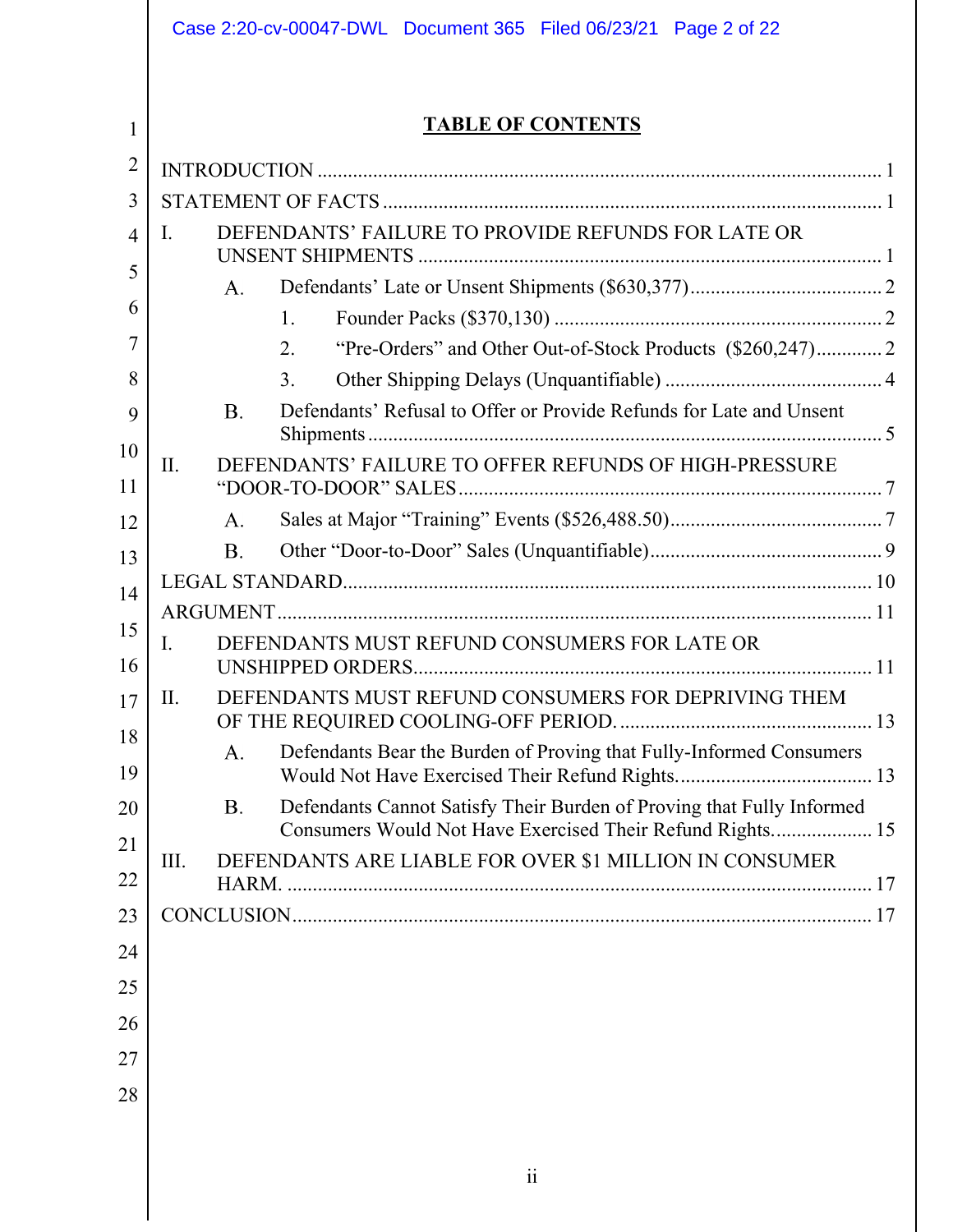# Case 2:20-cv-00047-DWL Document 365 Filed 06/23/21 Page 3 of 22

# **TABLE OF AUTHORITIES**

#### 2 **Cases**

| 3  |                                                                          |
|----|--------------------------------------------------------------------------|
| 4  | FTC v. BlueHippo Funding, LLC, 762 F.3d 238 (2d Cir. 2014) 15, 16        |
| 5  |                                                                          |
| 6  | FTC v. DiscountMetalBrokers, Inc., No. 16-cv-2112, 2017 WL 4442998       |
| 7  |                                                                          |
| 8  |                                                                          |
| 9  |                                                                          |
| 10 | FTC v. Five-Star Auto Club, Inc., 97 F. Supp. 2d 502 (S.D.N.Y. 2000)  16 |
| 11 |                                                                          |
| 12 |                                                                          |
| 13 |                                                                          |
| 14 |                                                                          |
| 15 |                                                                          |
| 16 |                                                                          |
| 17 | SEC v. First City Fin. Corp., Ltd., 890 F.2d 1215 (D.C. Cir. 1989) 14    |
| 18 |                                                                          |
| 19 | <b>Statutes</b>                                                          |
| 20 |                                                                          |
| 21 |                                                                          |
| 22 | <b>Rules</b>                                                             |
| 23 |                                                                          |
| 24 |                                                                          |
| 25 | <b>Regulations</b>                                                       |
| 26 |                                                                          |
| 27 |                                                                          |
| 28 |                                                                          |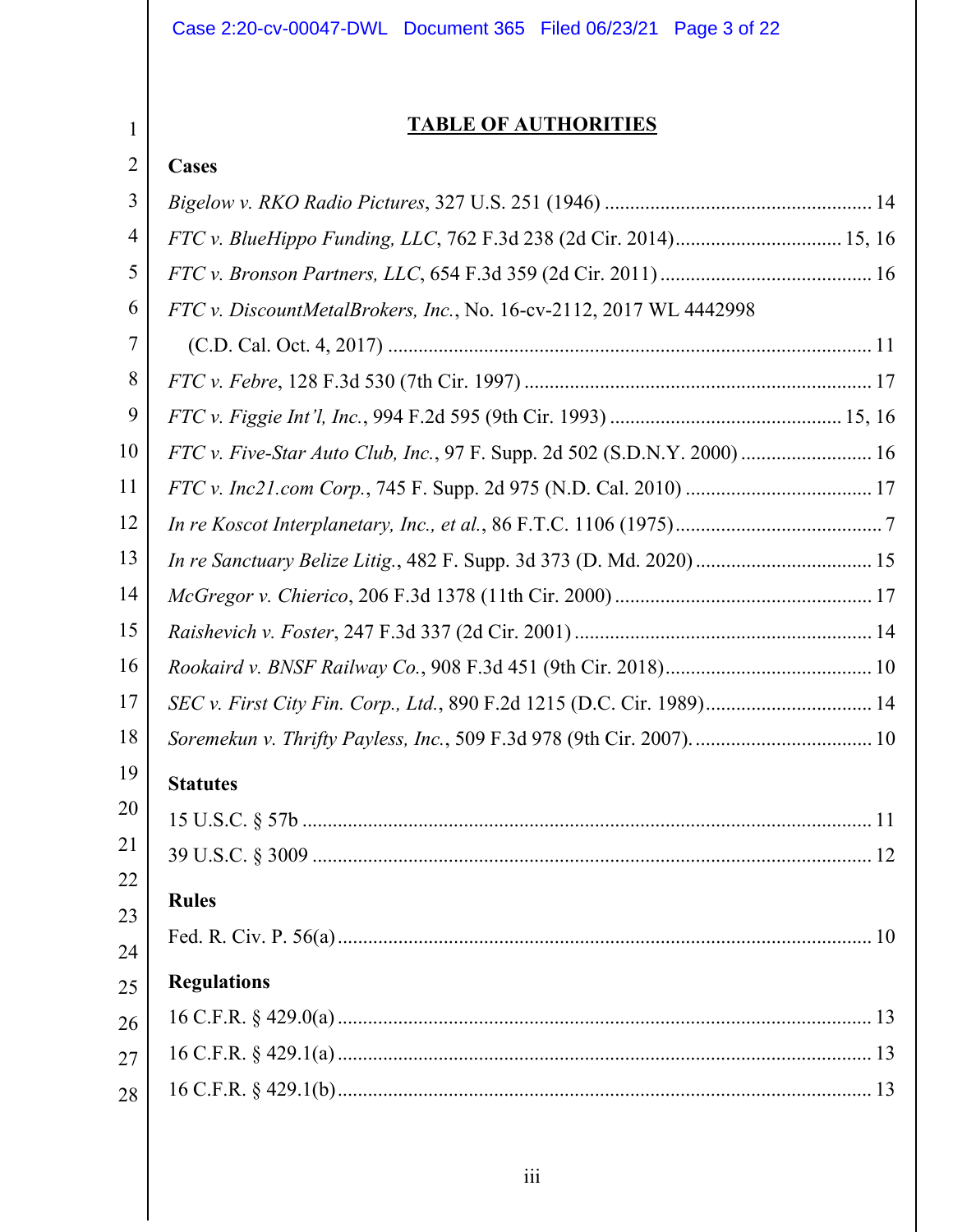# Case 2:20-cv-00047-DWL Document 365 Filed 06/23/21 Page 4 of 22

| $\mathbf{1}$   |                                                                               |
|----------------|-------------------------------------------------------------------------------|
| $\overline{2}$ |                                                                               |
| 3              |                                                                               |
| $\overline{4}$ |                                                                               |
| 5              |                                                                               |
| 6              |                                                                               |
| 7              | Promulgation of Trade Regulation Rule and Statement of Its Basis and Purpose, |
| 8              |                                                                               |
| 9              |                                                                               |
| 10             |                                                                               |
| 11             |                                                                               |
| 12             |                                                                               |
| 13             |                                                                               |
| 14             |                                                                               |
| 15             |                                                                               |
| 16             |                                                                               |
| 17             |                                                                               |
| 18             |                                                                               |
| 19             |                                                                               |
| 20             |                                                                               |
| 21             |                                                                               |
| 22             |                                                                               |
| 23             |                                                                               |
| 24             |                                                                               |
| 25             |                                                                               |
| 26             |                                                                               |
| 27             |                                                                               |
| 28             |                                                                               |
|                |                                                                               |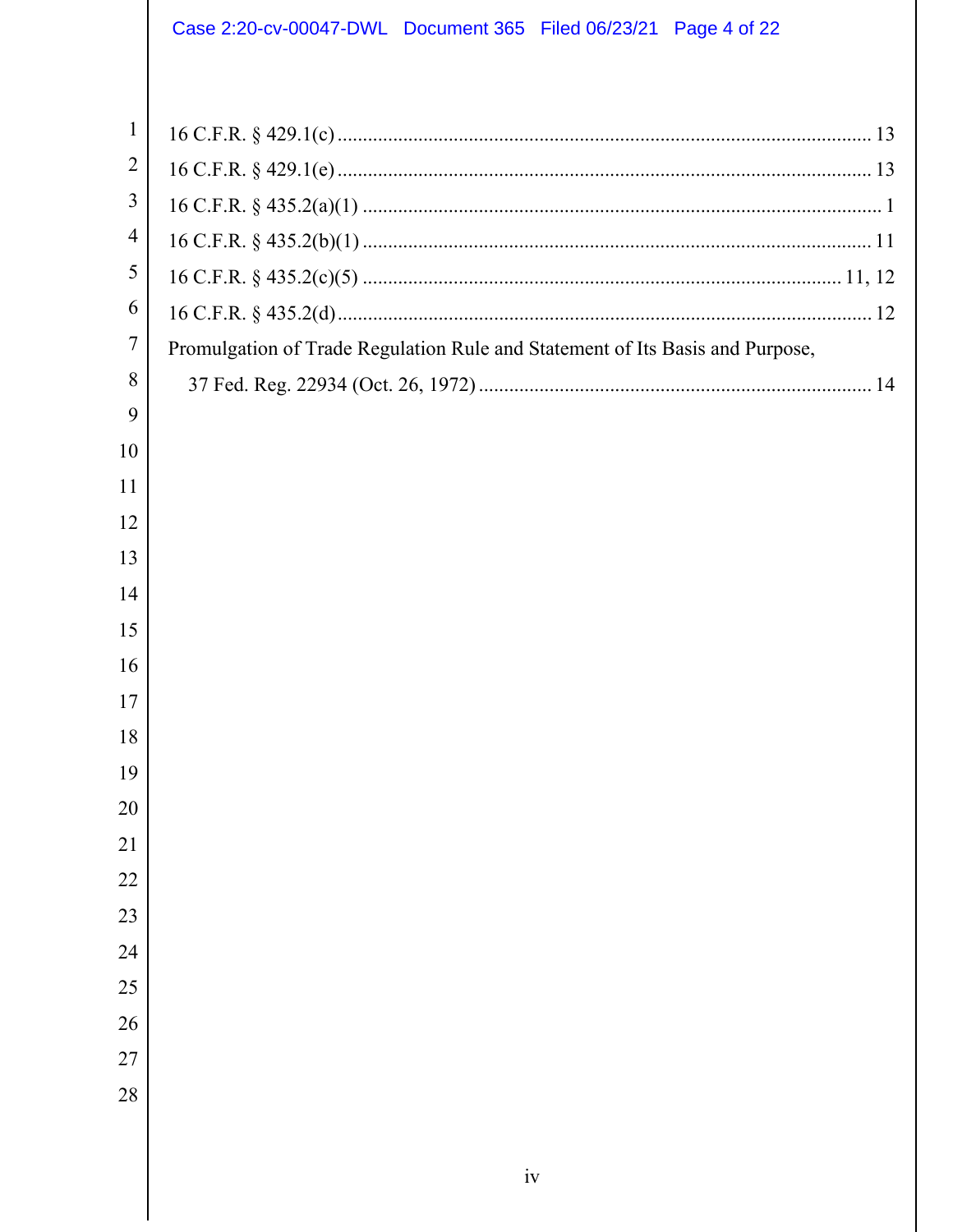**INTRODUCTION** 

<span id="page-4-0"></span>

| $\overline{2}$ | The FTC's Motion for Summary Judgment as to Liability (the "Liability MSJ")                                                                                              |  |  |
|----------------|--------------------------------------------------------------------------------------------------------------------------------------------------------------------------|--|--|
| 3              | established the Defendants violated the Merchandise Rule and Cooling-Off Rule in                                                                                         |  |  |
| $\overline{4}$ | connection with over \$1 million in sales. In particular, Defendants unlawfully failed to                                                                                |  |  |
| 5              | pay refunds for late or never-shipped products and failed to offer a three-day refund                                                                                    |  |  |
| 6              | window for ticket and product orders made in high-pressure sales settings. Section 19 of                                                                                 |  |  |
| $\tau$         | the FTC Act, 15 U.S.C. § 57b, permits this Court to order monetary relief to redress                                                                                     |  |  |
| 8              | consumers for the harm caused by Defendants' rule violations. Based on the undisputed                                                                                    |  |  |
| 9              | facts described herein, Defendants' Merchandise Rule violations caused \$630,377 in                                                                                      |  |  |
| 10             | consumer harm, and their Cooling-Off Rule violations caused \$526,488.50 in consumer                                                                                     |  |  |
| 11             | harm. The FTC therefore respectfully requests that the Court enter a judgment against all                                                                                |  |  |
| 12             | Defendants for \$1,156,865.50.                                                                                                                                           |  |  |
| 13             | <b>STATEMENT OF FACTS</b>                                                                                                                                                |  |  |
| 14             | The FTC's Liability MSJ described the facts establishing Defendants' liability for                                                                                       |  |  |
| 15             | the rule violations. (Doc. 285 at 15-17, 32-25.) To support the FTC's request for                                                                                        |  |  |
| 16<br>17       | monetary relief, this Motion provides additional detail regarding Defendants' untimely                                                                                   |  |  |
| 18             | shipments, high-pressure sales at live events, and illegal no-refund policy.                                                                                             |  |  |
| 19             | <b>DEFENDANTS' FAILURE TO PROVIDE REFUNDS FOR LATE</b><br>I.<br>OR UNSENT SHIPMENTS                                                                                      |  |  |
| 20             | Defendants consistently took orders for products that were out of stock and, in                                                                                          |  |  |
| 21             | some cases, did not exist. Sometimes they provided estimated shipping dates, and other                                                                                   |  |  |
| 22             | times they did not, triggering the Merchandise Rule's 30-day default shipping deadline                                                                                   |  |  |
| 23             | $(16 \text{ C.F.R. } § 435.2(a)(1)(ii))$ <sup>1</sup> In either case, Defendants routinely held consumers'                                                               |  |  |
| 24             | money indefinitely without sending products or paying refunds.                                                                                                           |  |  |
| 25             |                                                                                                                                                                          |  |  |
| 26             | <sup>1</sup> In fine-print terms and conditions, Defendants said products "usually" ship                                                                                 |  |  |
| 27             | within 48 hours, but may not ship for up to 60 days "or more." (Doc. 285 at 15.)<br>Because these shipping times are not "clearly and conspicuously stated," they do not |  |  |
| 28             | affect the Merchandise Rule analysis. See 16 C.F.R. $\S$ 435.2(a)(1)(i).                                                                                                 |  |  |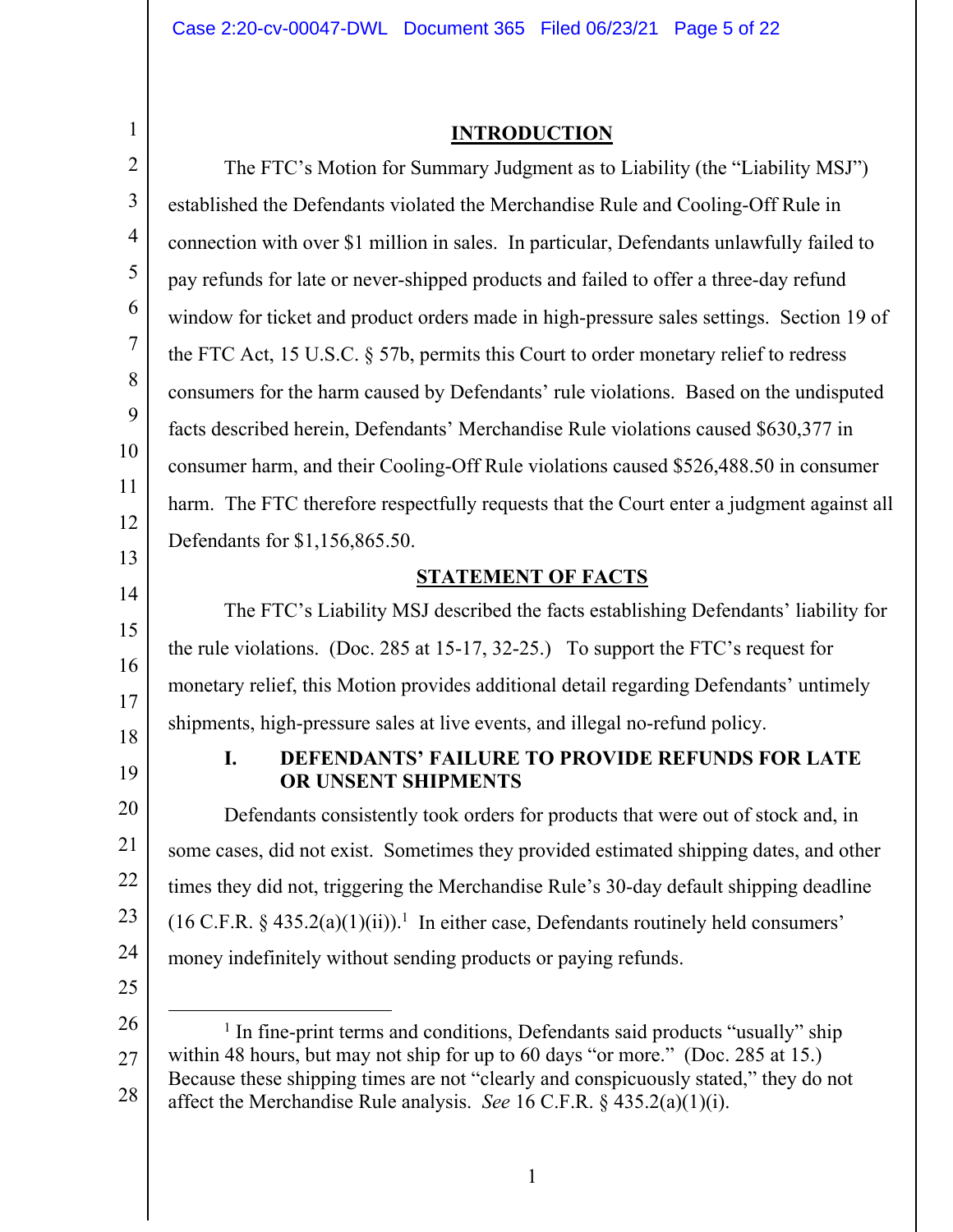3

4

5

6

7

8

9

10

<span id="page-5-0"></span>1

### A. **Defendants' Late or Unsent Shipments (\$630,377) 1. Founder Packs (\$370,130)**

From the start, Defendants encouraged affiliates seeking financial freedom to purchase "Founder Packs." Defendants claimed the packs, ranging from \$2,495 to \$3,495 (plus \$95-\$150 shipping and handling), contained thousands of dollars in Success By Health ("SBH") products and would provide other benefits, such as membership in a forthcoming (but never-created) SBH "retirement pool" and a share of the company's revenues over a limited period. (Ex. 161 at 9:23-11:17; Ex. 158; Doc. 286-3 (Ex. 14)<sup>2</sup> at 5; Doc. 335-6 at 15.) Jay Noland told affiliates he planned to make founders "richer than rich, wealthier than wealthy, . . . . generationally set." (Ex. 161 at 12:18-13:2.)

11 12 13 14 15 16 17 18 19 20 As of March 13, 2018, however, Defendants still owed approximately 200 Founder Pack purchasers *\$370,130* in products. (Doc. 286-3 (Ex. 14) ¶ 22; Ex. 151.) At least 150 "founders" had ordered their products at least four months earlier, and all 200 had purchased their packs at least 6 weeks earlier. (Doc. 286-3 (Ex. 14) ¶ 21.) This backlog is consistent with Defendants' admission that they "sold out" of all products for a "month, month-and-a-half" in early 2018. (Doc. 299-2 (Ex. 147) at 16:7-11; *see also* Ex. 182 ("we are on backorder of everything right now").) Some Founder Pack shipments remained outstanding several months later. *See* Ex. 175 (still waiting on half of products in August, ten months post-order); *infra* p. 6 (majority of pack products for three affiliates still unsent in July); Doc. 285-10 (Ex. 11) ¶ 11 (never received all products).

**2. "Pre-Orders" and Other Out-of-Stock Products (\$260,247)**  Defendants also frequently listed products for sale (or "pre-order") while the products were out of stock or did not exist. Even when Defendants provided estimated shipping dates, they frequently missed those dates by up to nine months.

24 25

21

22

23

26

 $\overline{a}$ 

**Hot Cocoa (\$51,337).** In April 2018, Defendants claimed to start "pre-

<sup>27</sup>  28 <sup>2</sup> The FTC references exhibits attached to its Liability MSJ (Doc. 285) by both docket an exhibit number. Exhibits to this Motion start from Exhibit 150 because they are numbered consecutively with the Liability MSJ exhibits.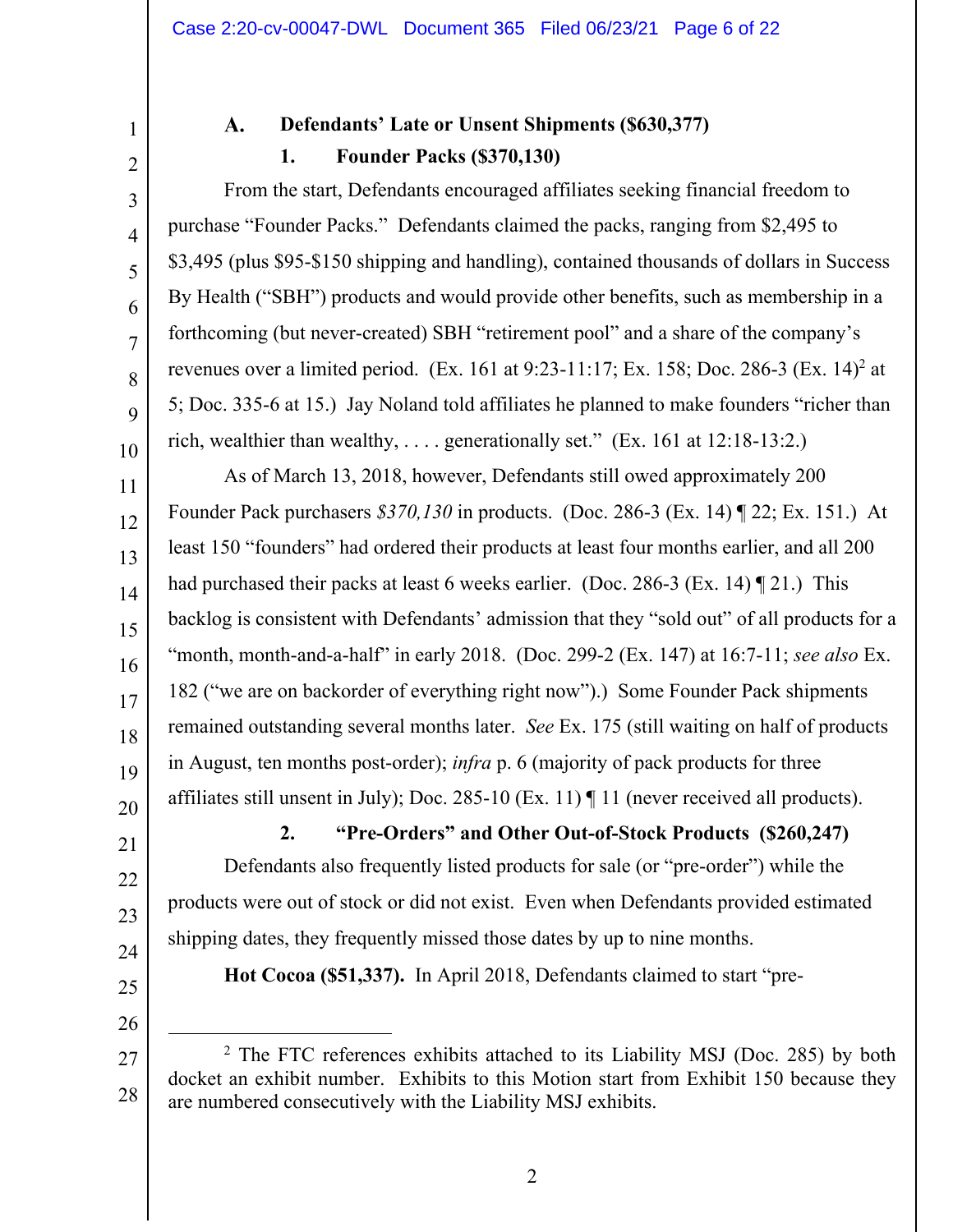2

3

4

5

6

7

8

9

10

11

production" of their Hot Cocoa product and began accepting pre-orders with an estimated shipping date of June 20, 2018. (Doc. 298-3 (Ex. 138) at 1.) Seven months later, Defendants still had not finalized the product's *formulation*. (Ex. 192.) As a result, Defendants did not start shipping Hot Cocoa until January 10, 2019 (or, potentially, March 1, 2019) at the earliest. (Doc. 286-3 at 9-10 ¶ 24.) Nevertheless, between April 2018 and December 11, 2018, Defendants accepted \$51,337 in nonrefundable Hot Cocoa pre-orders. (Ex. 150 ¶ 16.) Unsurprisingly, Defendants' customers were troubled by the delay. *See, e.g.*, Ex. 169 (\$359 order not shipped ten months later); Doc. 285-8 (Ex. 9) ¶ 12 (over one year to receive Hot Cocoa); Ex. 174 (four "cases" of Hot Cocoa not received nine months post-order); Doc. 285-6 (Ex. 7) ¶ 15 (six-month wait).

12 13 14 15 16 17 18 19 **Rooibos Tea (\$27,643).** Defendants also claimed to start "pre-production" of their "Rooibos Tea" in March 2018, opening pre-orders with an estimated shipping date of May 20, 2018. (Doc. 294-6 (Ex. 100) at 1.) Eleven months later, in February 2019*,*  Noland finally ordered Rooibos Tea from his supplier, explaining that he was "really behind the 8-Ball on this" with "many pre-orders . . . outstanding for over 6 months." (Ex. 168.) Defendants did not start shipping until March 1, 2019 (or potentially June 1, 2019) at the earliest. (Doc. 286-3 (Ex. 17) ¶ 23.) Nevertheless, on or before January 29, 2019, Defendants accepted \$27,643 in Rooibos orders. (Ex. 150 ¶ 15.)

20 21 22 23 24 25 26 27 28 **Chai Tea (\$61,815).** Defendants purportedly started "pre-production," and opened pre-orders, of Chai Tea on March 5, 2018, with an estimated shipping date of April 20, 2018. (Ex. 152.) They "sold out" of pre-orders in March. (Ex. 159.) As of May 2018, however, Defendants had not even formulated the product. (Ex. 185.) Defendants did not start shipping until September 21, 2018 at the earliest. (Doc. 286-6 (Ex. 17) at 3 ¶ 11.) (Noland admits, however, that "most" pre-orders did not ship until December 2018. *See* Ex. 160; Doc. 286-6 (Ex. 17) ¶ 11.) Nevertheless, through August 22, 2018, Defendants accepted \$61,815 in nonrefundable chai orders. (Ex. 150 ¶ 13.)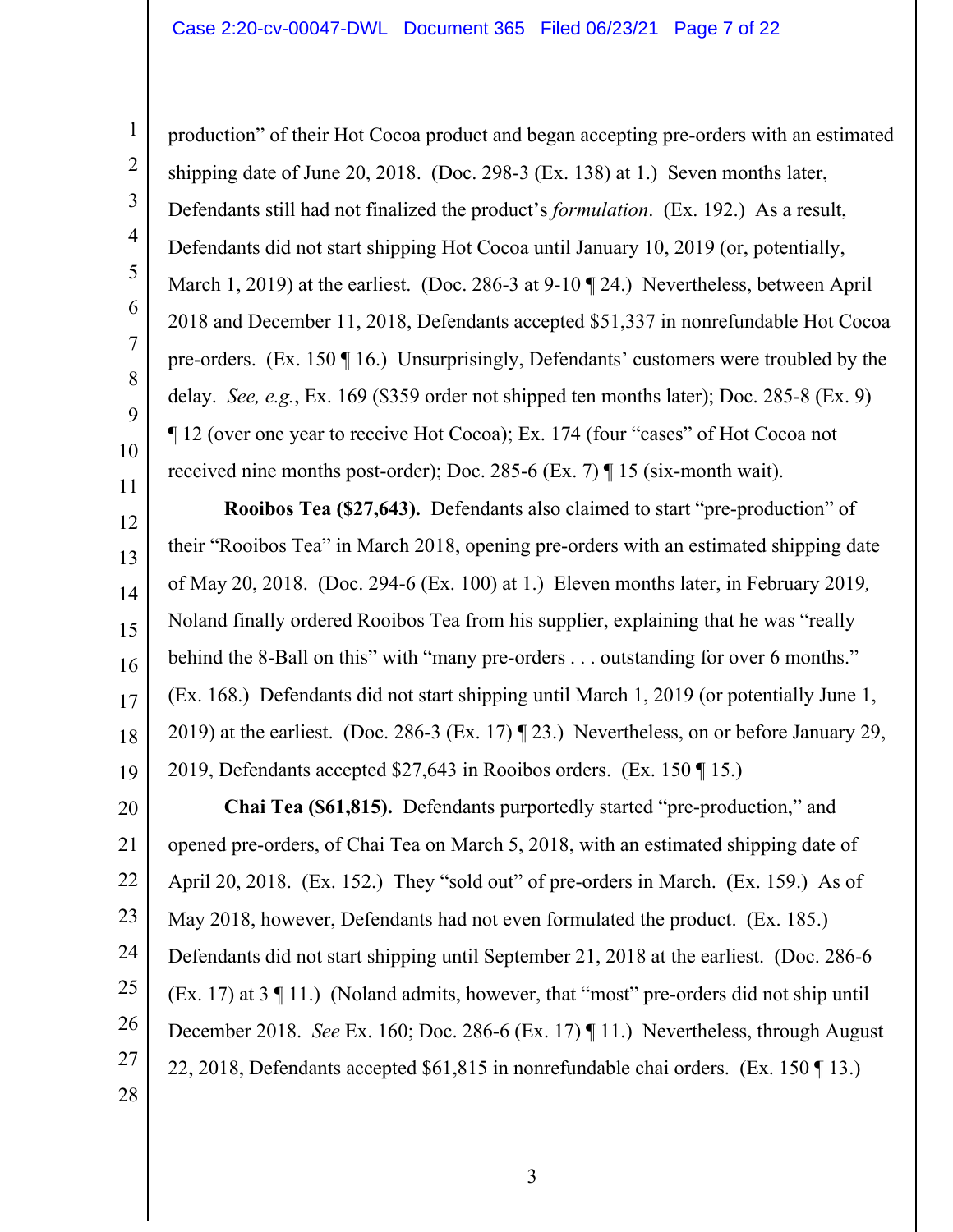**Time Capsule (\$47,955).** Defendants launched pre-orders of their "anti-aging" "Time Capsule" on September 9, 2019, claiming the product was "about to be here!" (Ex. 154.) At the time, they did not even have a manufacturer. (Ex. 184.) Defendants did not start shipping Time Capsule until November 17, 2019 at the earliest. (Ex. 157.) Nevertheless, they made \$47,955 in Time Capsule sales (excluding shipping and handling) on or before October 10, 2019. (Doc. 286-3 (Ex. 14) ¶ 26.)

7 8 9 10 11 12 13 14 **G-HCBD AM/PM (\$71,497).** Defendants opened pre-orders of one of their CBD products, G-HCBD AM/PM ("AM/PM"), on February 26, 2019. (Ex. 153.) They had no AM/PM in stock until April 26, 2019 at the earliest. (Doc. 286-6 (Ex. 17)  $\P$  13.) Nevertheless, they sold \$41,687 of AM/PM products (excluding shipping and handling) on or before March 26, 2019. (Ex. 150 ¶ 18.) Defendants made an additional \$29,810 (excluding shipping and handling) in AM/PM sales between June 14 and October 10, 2019, notwithstanding the fact that they had *no* AM/PM in stock between June 14, 2019 and November 9, 2019. (*Id.*)

15

<span id="page-7-0"></span>1

2

3

4

5

6

## **3. Other Shipping Delays (Unquantifiable)**

16 17 18 19 20 21 22 There is substantial evidence showing the categories described above significantly undercount Defendants' missing or late shipments. For example, a March 13, 2018 email references almost \$25,000 in "backorders" not captured above. (Ex. 150 ¶ 24; Ex. 188.) A separate March 2018 email lists 35 additional backorders of unidentified quantities of "G-Clear." (Ex. 190.) One month earlier, Defendants circulated a list of over 100 backorders of a variety of other products. (Ex. 181.) As of late April 2018, SBH was "Back Ordered like crazy" on "Aller-G-Stop." (Ex. 176.)

23 24 25 26 27 28 Customers also routinely complained to Defendants about not receiving other expensive orders. *See, e.g.*, Ex. 171 (\$2,212 case of "G-FYX" arrived after seven weeks with most products missing); Ex. 170 (one-plus-month delay on \$1,995 "Super Accelerator Pack"); Ex. 189 (two-plus-month delay on \$560 case of coffee); Ex. 186 (two-plus-month delay on \$500 "Accelerator Pack"); Ex. 167 ("several-week" delay on Accelerator Pack); Ex. 150  $\P$  19-22 (listing cost of products referenced herein).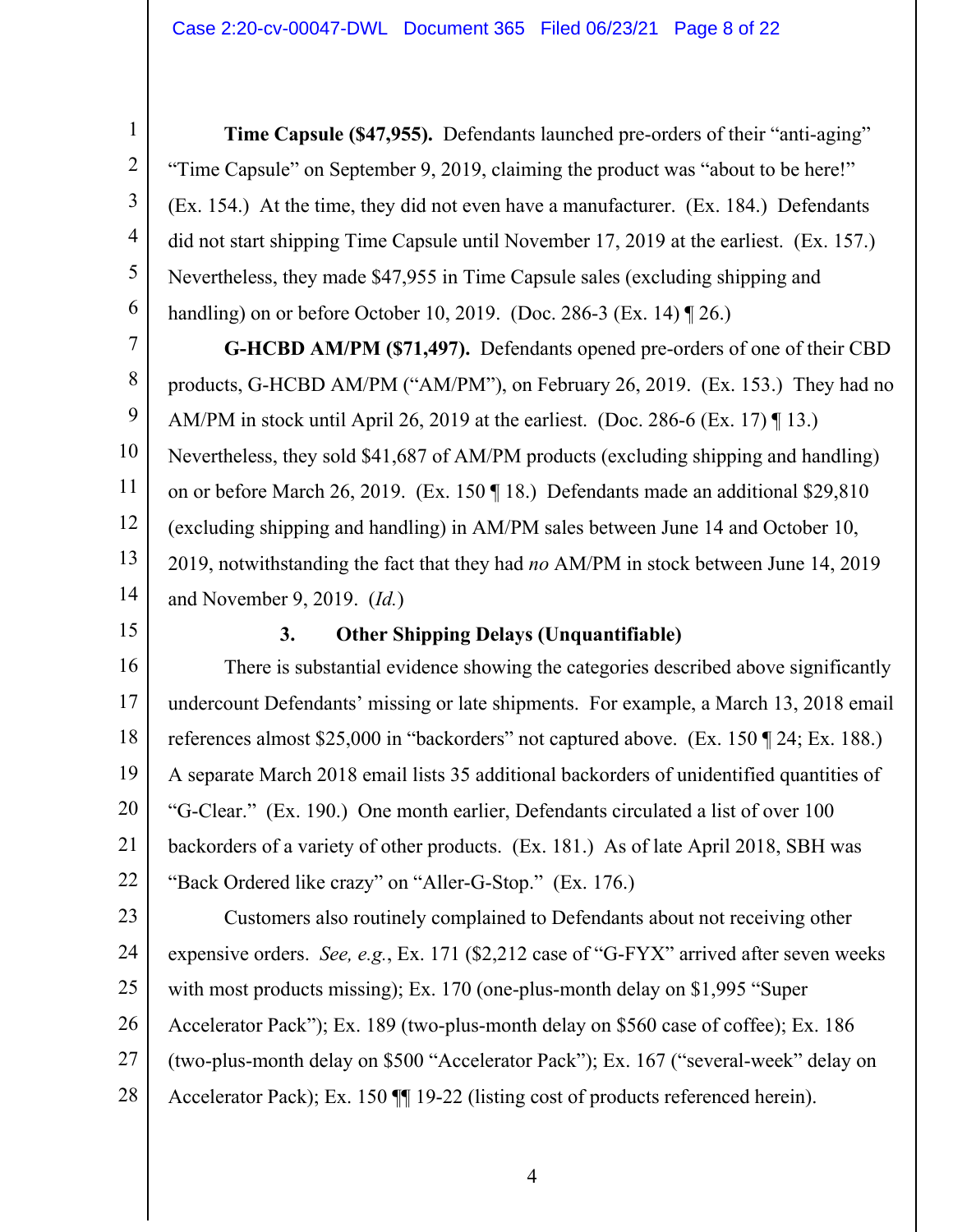Finally, consumers confirmed Defendants' extensive delays. One affiliate testified products were "often late" and he got "tons of complaints" from other affiliates. (Doc. 285-5 (Ex. 6)  $\P$  17.) Another added that products were "repeatedly late" and that she never received a Founder Pack purchased for her daughter or a \$5,000 Global Ambassador Pack purchased by her and her husband. (Doc. 285-6 (Ex. 7) ¶¶ 14-15.) Yet another affiliate never received the complete set of Founder Pack products. (Doc. 285-10 (Ex. 11) ¶ 11.) Even the Individual Defendants themselves were not immune to SBH's shipping woes. In August 2018, Defendant Thomas Sacca asked an SBH employee for an update on an order of "G-Burn" for which he had waited two months. (Ex. 183.)

10 11

25

26

27

28

<span id="page-8-0"></span>1

2

3

4

5

6

7

8

9

### **B. Defendants' Refusal to Offer or Provide Refunds for Late and Unsent Shipments**

12 13 14 15 16 17 18 19 20 21 22 23 24 Defendants' refund policy was simple, albeit not legal: no refunds "for any reason whatsoever." (Doc. 8-2 at 19.) As a result, Defendants neither offered nor paid refunds to consumers who had already paid for their products and were forced to wait lengthy, indefinite periods for shipment. (Doc. 222 ¶¶ 106-107 (admitting in part Second Amendment Complaint (Doc. 205) ¶¶ 170, 172).) Defendants also threatened draconian punishment for "violating" their policy by simply seeking a refund: "Each time an AFFILIATE violates the No Refund Policy and files a chargeback or disputes a purchase they made from the Company, the liquidated damages will be three (3) times the amount of each of AFFILIATE's disputed payments(s) [sic] to the Company, but not less than \$1,000 . . . ." (*Id.*) But that was not all. Defendants threatened customers seeking refunds, or even questioning their order status, with termination from the company, not only for themselves, but also for the person who recruited them. (Doc. 290-3 (Ex. 57) at 5:23-6:15.)

The threats were not idle. One affiliate's membership was "Suspended pending Termination" because, in the company's own words, he "complained about not receiving [his] pre-Order of Chai Tea among other things," which violated the company's "very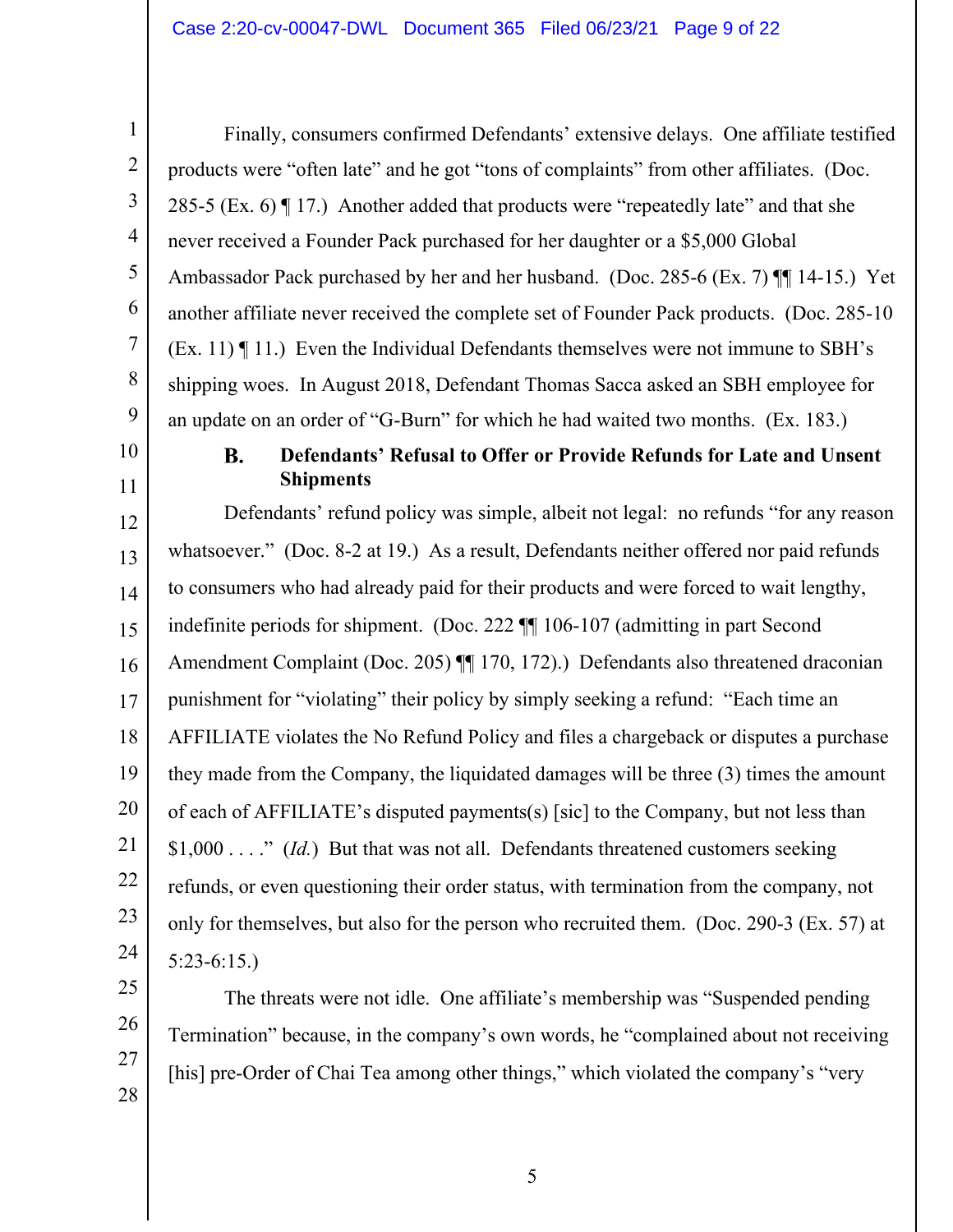strict stance against negativity in any shape, form, or fashion." (Ex. 173.)

1

22

23

24

25

28

2 3 4 5 6 7 8 9 10 11 12 13 14 15 16 17 18 In another instance, an affiliate ("BJ") filed chargebacks for three Founder Pack orders—placed on behalf of herself and two other affiliates—totaling \$7,770. Defendants immediately emailed BJ that her membership was "hereby Suspended pending Termination, Criminal Prosecution, and a Civil Lawsuit filed against you." (Ex. 165.) The email—sent on March 18, 2018, at the height of Defendants' Founder Pack shipping woes (*see supra* p. 2)—claimed the three affiliates "received the high majority" of the Founder Pack products and gave BJ one day to reverse the chargebacks before being reported for "Criminal Theft," along with facing a treble-damages lawsuit. (Ex. 165.) In June 2018, Defendants apparently won the chargeback disputes by claiming to have shipped the products. (Ex. 166.) They then told BJ her account was terminated because of her "criminal" action of "filing multiple credit card chargebacks for product that you already had received." (Ex. 166.) One week later, in an email to Jay Noland, Lina Noland listed \$2,065 in products *still* owed to each of BJ, CP, and GJ for their \$2,600 Founder Pack purchases. (Ex. 150 ¶ 23; Ex. 178.) Lina asked Jay what she should do about the products owed. (Ex. 178.) Jay appears not to have responded in writing. (Ex. 150 ¶ 23.)

19 20 21 An October 2018 email (Ex. 177) from one of SBH's most active affiliates (Ex. 150 ¶ 25) to Defendants Harris and Sacca captures the extent of Defendants' shipping problems and other affiliates' fears of raising the issue:

> Do you really believe people are reading policies and terms? If they did and saw it might take 60 days for delivery to get a bag of coffee that they would order? Come on those talking points won't hunt!

How long has there been a problem with shipping and the warehouse? I believe from day one. It's 14 months later and still not fixed, that is not a pre-launch problem. . . .

26 27 We are not the problem and our customers are not the problem fix the dam [sic] thing.  $\ldots$ 

You are field rep's, how long have you known about these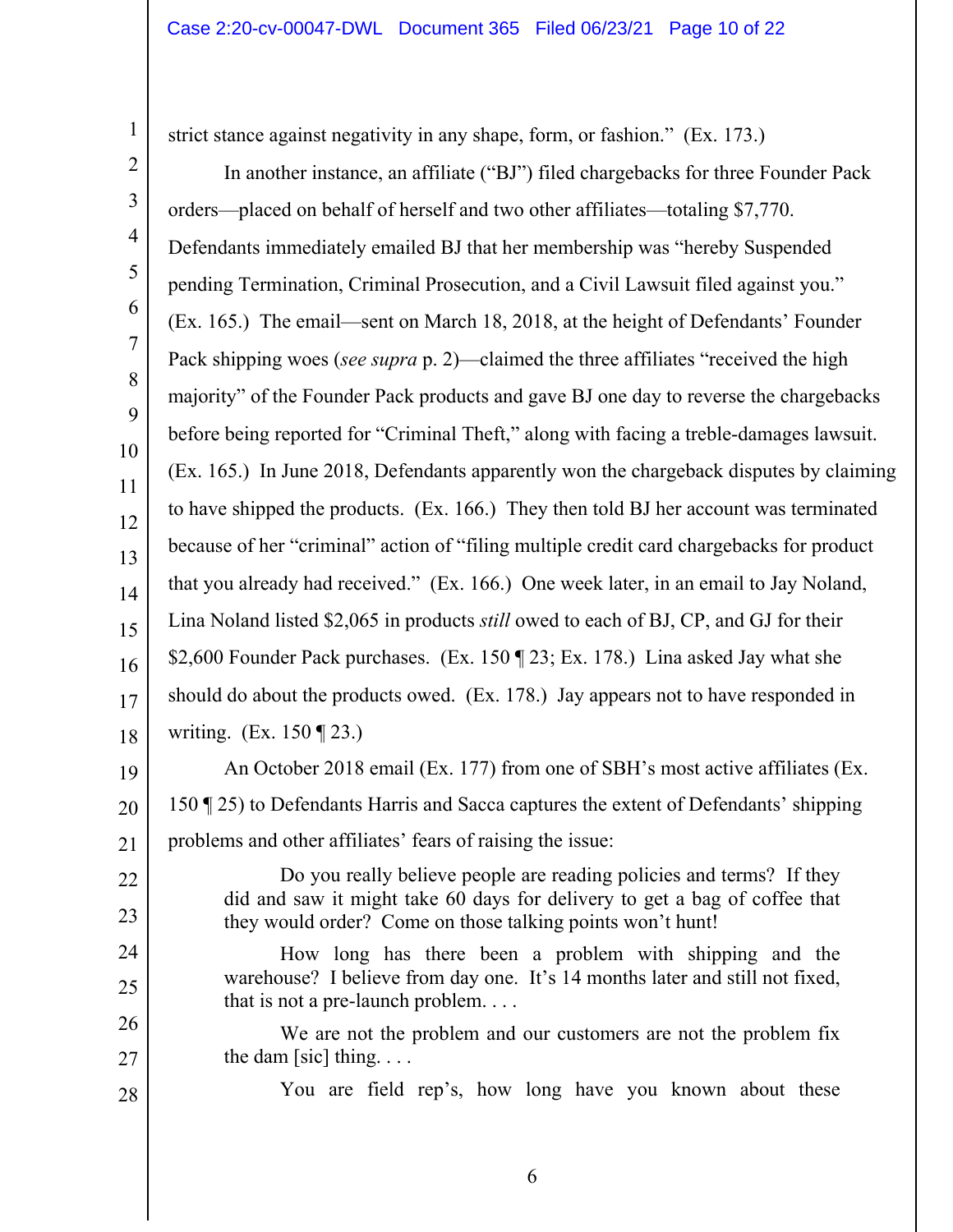problems? Better yet what are you doing to fix them? Are you scared of Jay like most of my team is? Do I need to private message this to Jay? Are you going to get me terminated for telling the truth?

## **II. DEFENDANTS' FAILURE TO OFFER REFUNDS OF HIGH-PRESSURE "DOOR-TO-DOOR" SALES**

On top of their widespread deception, Defendants used high-pressure settings to maximize sales. Rather than provide purchasers in these settings the required three-day "cooling-off" period, Defendants expressly barred them from seeking refunds.

7 8

<span id="page-10-0"></span>1

2

3

4

5

6

9

10

11

12

13

14

15

16

17

18

19

20

21

#### A. **Sales at Major "Training" Events ([\\$526,488.50\)](https://526,488.50)**

At each of their "training" events (for which tickets cost \$300-\$3,500 apiece (Doc. 286-3 (Ex. 14) ¶ 37)), Defendants created a frenzied atmosphere, featuring chanting, dancing, crying, and affiliates standing on chairs shouting at each other. *See, e.g.*, Doc. 18 (PX 1, Atts. 15, 23); Doc. 302 (Exs. 1-03, 1-11, 2-02, 2-04.) The impact on attendees is apparent. In one video, a woman is almost in tears when she attests, "every single time [Jay Noland] makes me tear up because he pulls all that sincerity out. You are, just, totally not doing yourself justice if you don't sit and give Jay the time that he deserves. Your life will *totally* be different." (Doc. 8-01 at 11 (¶ 25(f)).) Another attendee described how Noland "kinda gets subconsciously into you." (*Id.* at 10 (¶  $25(a)(iii)$ ). At a Dallas event, one attendee explained how "this training has completely transformed my way of thinking. And I, I'm ready to go out there and conquer." (*Id.* at 11-12 ( $\P$  25(g)).) Defendants use that emotional high to take consumers' money.<sup>3</sup> At each event, Defendants distributed order forms for tickets to future events or multi-

 $\overline{a}$ 22 23 24 25 26 27 28 3 This strategy is straight out of the *Koscot* playbook. *See In re Koscot Interplanetary, Inc., et al.*, 86 F.T.C. 1106 (1975). In its *Koscot* opinion, the Commission described "opportunity meetings" that were "generally conducted in such a manner as to excite most of those attending and to induce them to make an emotional decision to invest in the program." *Id. ¶* 71. The meetings "took on the charged atmosphere of an old-fashioned revival meeting, except that the god was [the Defendant]." *Id*. One former Koscot official described the "extremely high pressure" tactics: "things like grabbing people's lapels, pulling their ties off, hitting them on the back, yelling in their ear, . . . any bizarre, odd things that could change a person's state of consciousness so much that he would just unthinkingly invest in the company, on the spot sometimes." *Id.* ¶ 73.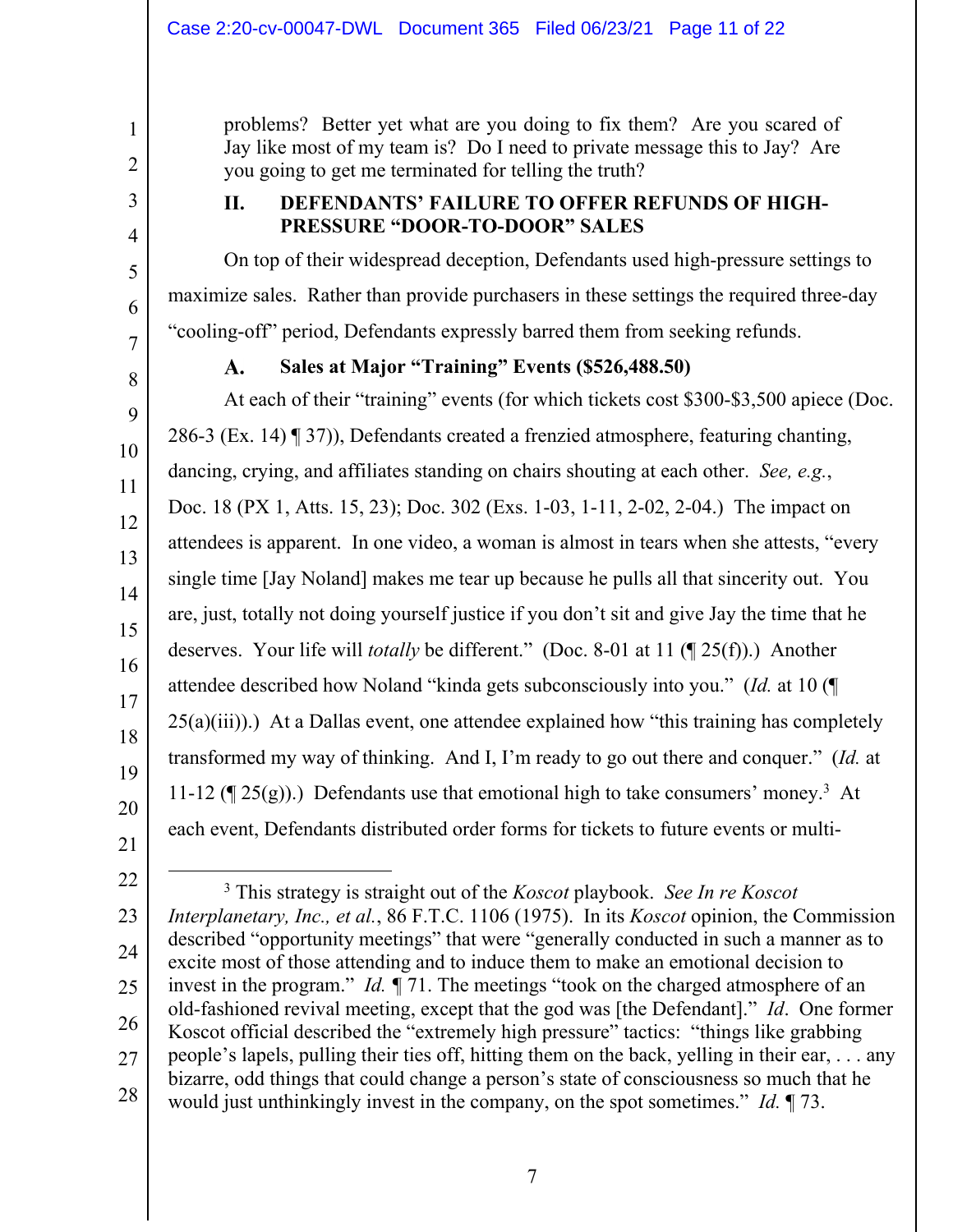thousand-dollar product packs and pressured attendees to make nonrefundable purchases on the spot. (Docs. 293-6 – 294-4 (Exs. 90-98) (order forms); Doc. 287-7 (Ex. 31) at 9:23-29:5.)

4 5 6 7 8 9 10 11 12 13 14 15 16 17 18 Transcripts and videos from the events confirm Defendants' violations and their misleading, high-pressure tactics. At the 2018 "RED" event, for example, Defendants distributed order forms (Doc. 293-7 (Ex. 91) at 2) for \$495 tickets for the following year's RED. As he passed out forms, Noland reminded the audience to "think about your future here," asking them when they were "going to step up and really lead." (Ex. 162 at 9:2-9.) He told the audience, falsely, that one affiliate was on track to earn \$100,000 a month in the next 120 days because he had so many team members at the current event. (*Id.* at 10:1-23.) Later, Noland claimed that "dominating tickets" is how his "number one student" got to a "million a month." (*Id.* at 13:6-12.) "Before you leave," he told the audience, "you got to hand in these forms to the ladies at the back table." (*Id.* at 14:2-7.) The next morning, Noland picked up where left off, threatening to cancel the following year's event if there were not 50 more ticket orders by lunch. (Doc. 288-5 (Ex. 39) at 10:13-12:17.) Minutes later, he reminded the audience that "we [don't] talk about" people who do not attend events, referring to them as "broke ass[es]." (Ex. 163 at 11:10- 12:9.)

19 20 21 22 23 24 25 26 Similarly, at the end of the first day of the three-day, \$3,500-per-person "ICON" event, Noland, in front of the whole room, individually asked each attendee how many tickets they and their downline team would be ordering for the upcoming "Kickoff" event. (Doc. 289-8 (Ex. 52) at 5:10-18:11.) When one affiliate was insufficiently enthused about her two-ticket commitment, Noland lectured her for disrespecting him: Don't say another word. Let me talk. No talk, no talk, because [you're] right up here on the line with me. Don't ever do what you did with me again, ever. You understand? Never do what you did with me again. I'm going to tell you why, because I'm in the trenches with you, and I'm going to help you get your goals. Don't

fight with your teacher that's teaching you to get rich and dominate.

27

1

2

3

28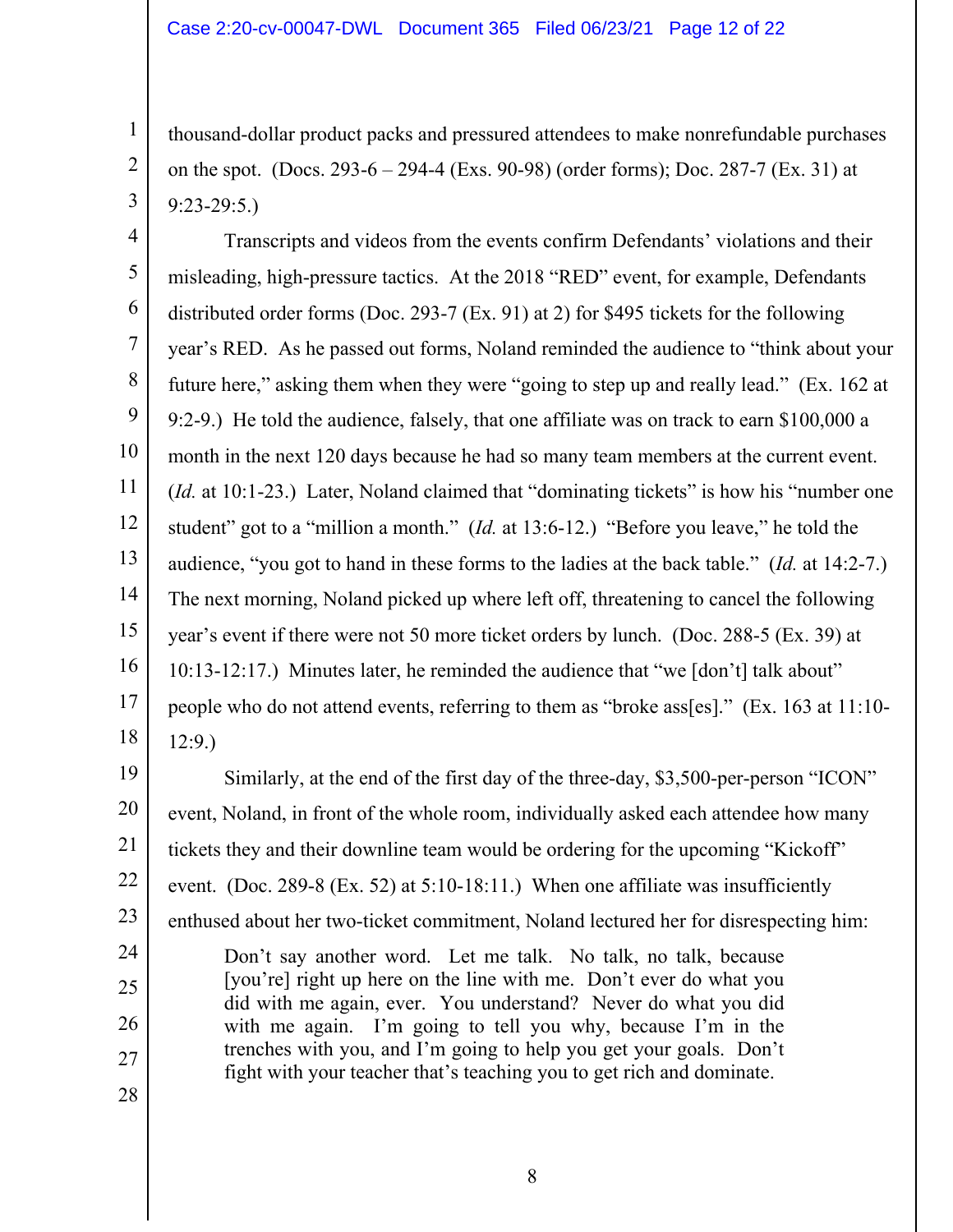<span id="page-12-0"></span>1  $(Id.$  at  $12:11-23.)$ <sup>4</sup> The next day, Noland ridiculed attendees for not buying enough 2 tickets: "Right then, at that moment, you were a con. You were a fake." (Doc. 289-10 3 (Ex. 54) at 10:9-23.) Ultimately, Defendants sold \$49,050 in Kickoff tickets, plus 4 \$43,065 in tickets for the RED event, at ICON. (Doc. 286-3 (Ex. 14) at 18  $(\sqrt{\frac{36}{1}})$ .) 5 At the same ICON event, Defendants also pushed \$5,000 "Global Ambassador 6 Packs." Noland told attendees how they should pitch the pack to others: "Here's the 7 Global Ambassador pack, it can set you free financially forever to buy 25 Lamborghinis. 8 Give me \$5,000. You got ten seconds." (Ex. 164 at 8:9-22.) Noland also expressed 9 disbelief that some ICON attendees were not "Global Ambassadors" already. (Doc. 290- 10 1 (Ex. 55) at 13:2-14:3.) Ultimately, SBM sold \$59,940 in Global Ambassador Packs at 11 ICON. (Doc. 286-3 (Ex. 14) at 18  $(\sqrt{\frac{36(i)}})$ .) 12 Consumers confirmed pressure to make large purchases at Defendants' events. 13 One affiliate described Noland as an "intense motivational speaker" who was able to 14 convince her to buy a \$5,000 Global Ambassador Pack. (Doc. 285-6 (Ex. 6)  $\P$  10.) 15 Another affiliate, who traveled from Sweden to California to attend ICON, explained that 16 Jay "encouraged" attendees "to buy tickets for more SBH training events if we were 17 serious about SBH, so . . . I spent \$2,645 on [future] tickets." (Doc. 285-5 (Ex. 5)  $\P$  14.) 18 Yet another affiliate wrote, "At the SBH events I attended, they usually started by telling 19 people you had to buy tickets to future events to succeed and asked us to do so at the 20 event." (Doc. 285-8 (Ex. 9) ¶ 13); *see also id.* ¶ 9 ("I bought so many tickets because Jay 21 and the SBH leaders pushed us to buy as many tickets as we could.").) 22 The FTC's Liability MSJ provided evidence of \$[526,488.50](https://526,488.50) in nonrefundable 23 ticket and product sales at these events. (Doc. 286-3 (Ex. 14) at  $16-18$  ( $\boxed{9}$  36).) 24 **B. Other "Door-to-Door" Sales (Unquantifiable)**  25 Although difficult to quantify, it is certain that SBM made significant amounts of 26 additional door-to-door sales outside of their major events. That is because SBM 27 <sup>4</sup> A video recording of the portion of the ICON training that included this 28 exchange is Ex. 2-05 (Doc. 302) to the FTC's Liability MSJ. The excerpt starts at 5:40.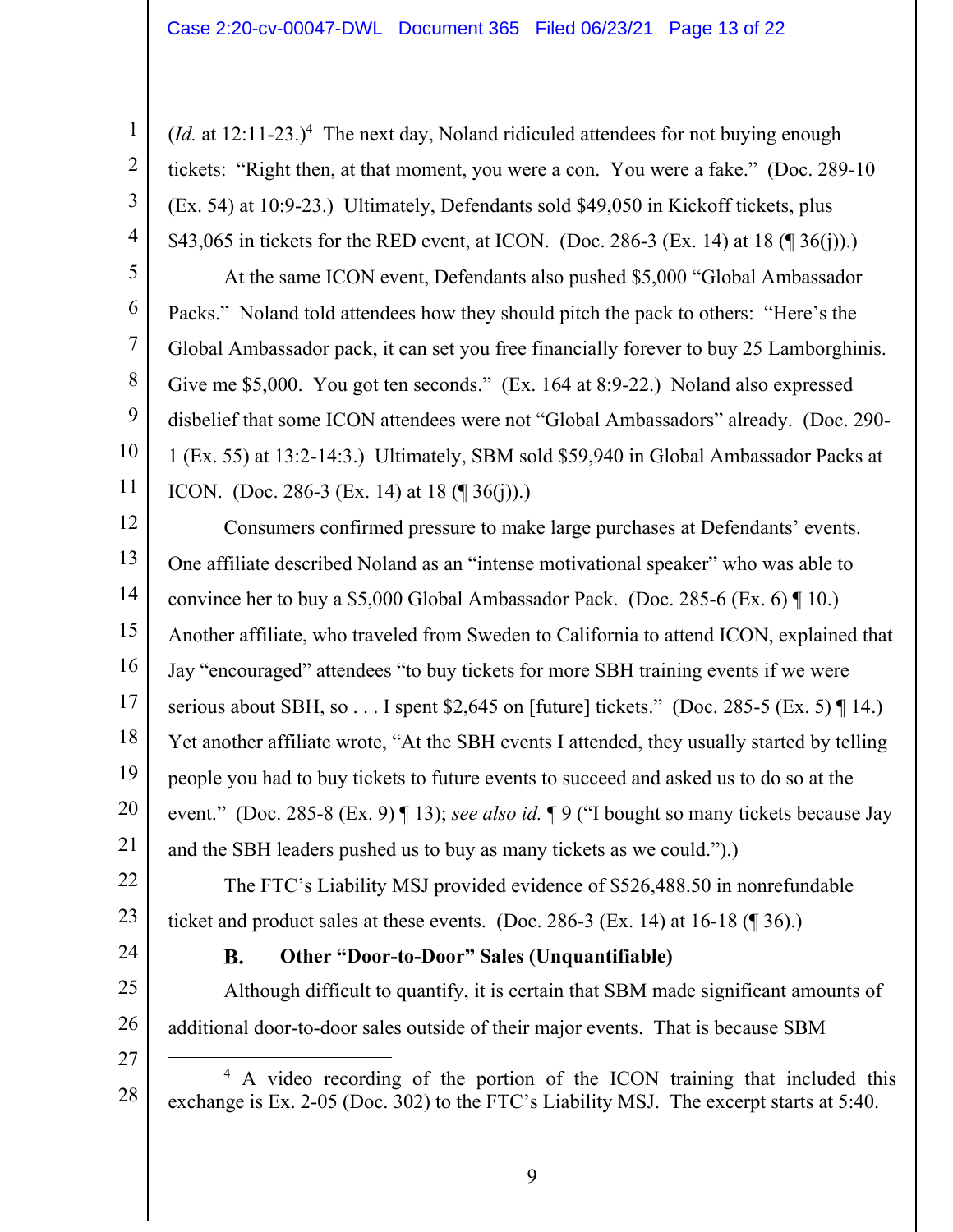<span id="page-13-0"></span>1

encouraged such sales at local recruiting events and meetings. The SBH "Fast Start System," for example, tells new recruits to "host at least 4 group presentations within your first month, and host one (SBH Launch Party/Event) within your first 7 days." (Doc. 8-4 at 116.) Sacca and Harris described attending at least 80-115 and 40-50 such events, respectively. (Doc. 287-6 at 110:24-111:20; Doc. 287-8 at 133:16-135:25.) The SBH Home Group Presentation Success Tips tell affiliates how to host events, including "money/close tips" such as not leaving the room at the end and instead "circl[ing] up" with guests so that SBH "leaders" can "close the deal." (Doc. 8-5 at 18; *see also* Doc. 8- 5 at 30 ("We want to circle up and give you an opportunity to start experiencing our products and position you for Prosperity with SBH.").) Consumers provided examples of their own purchases in such settings. (Doc. 285-3 (Ex. 4) ¶ 15 (\$2,495 VOZ "Founder Pack" purchase); Doc. 285-4 (Ex. 5) ¶ 9 (\$2,795 VOZ "Founder Pack" purchase); Doc. 286-9 (Ex. 22) at 81:19-82:15 (\$3,645 SBH "Founder Pack" purchase).)

## **LEGAL STANDARD**

 Rule 56, specific facts showing that there is a genuine issue for trial." *Id.* 27 "Summary judgment is appropriate when 'there is no genuine dispute as to any material fact and the movant is entitled to judgment as a matter of law.'" *Rookaird v. BNSF Railway Co.*, 908 F.3d 451, 459 (9th Cir. 2018) (quoting Fed. R. Civ. P. 56(a)). "Where the moving party will bear the burden of proof on an issue at trial, the movant must affirmatively demonstrate that no reasonable trier of fact could find other than for the moving party." *Soremekun v. Thrifty Payless, Inc.*, 509 F.3d 978, 984 (9th Cir. 2007). "On an issue as to which the nonmoving party will have the burden of proof, however, the movant can prevail by pointing out that there is an absence of evidence to support the nonmoving party's case." *Id.* In either case, "[i]f the moving party meets its initial burden, the non-moving party must set forth, by affidavit or as otherwise provided in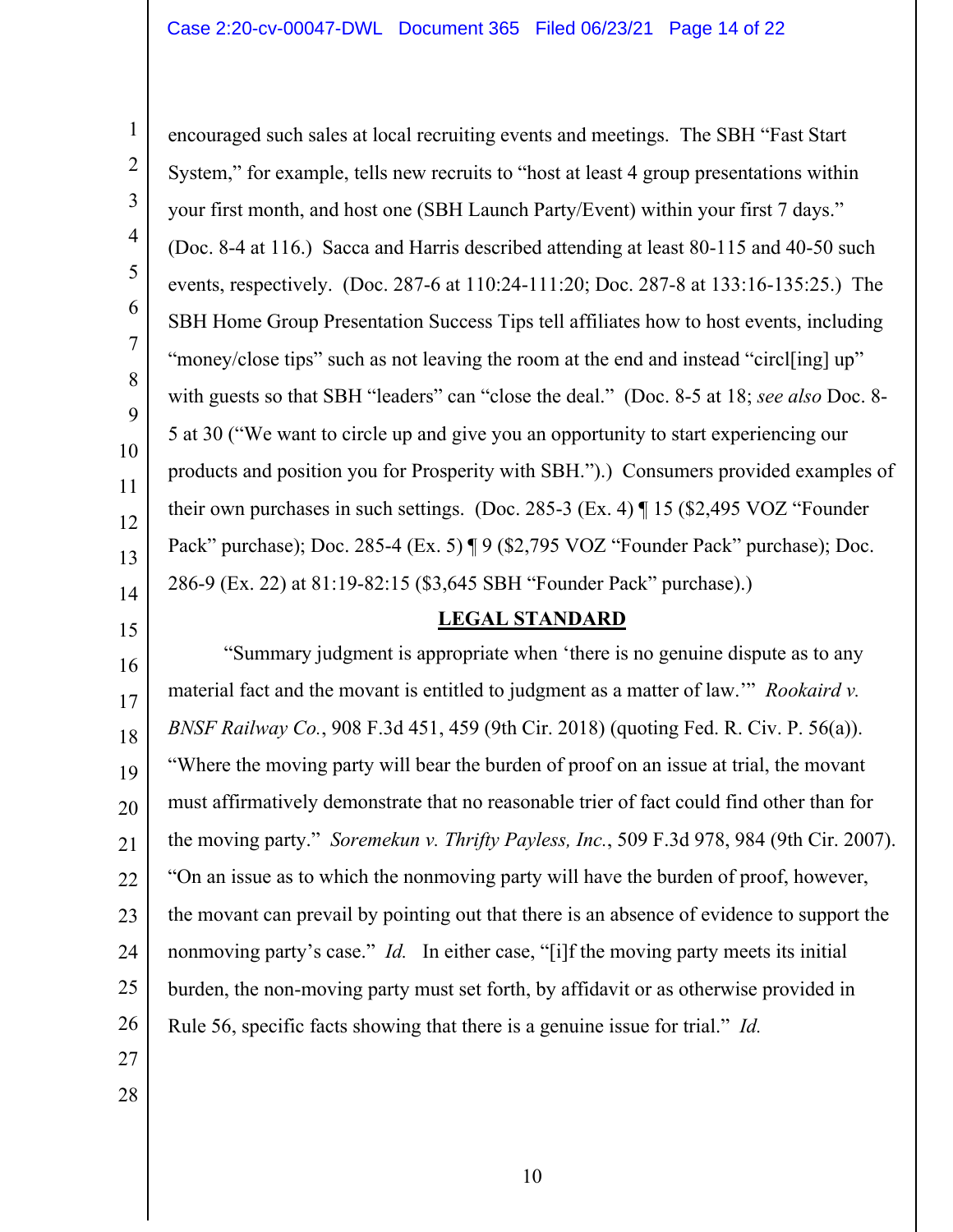<span id="page-14-0"></span>consumers whose purchases were tainted by the flagrant rule violations identified above.<sup>6</sup> make a "prompt refund."  $16$  C.F.R. § 435.2(c)(5). They did not do so. (Doc. 285 at 33.)  $\overline{a}$ 1 2 3 4 5 6 7 8 9 10 11 12 13 14 15 16 17 18 19 20 21 22 23 24 25 26 27 28 **ARGUMENT**  Under Section 19 of the FTC Act, the Court may "grant such relief as the court finds necessary to redress injury to consumers or other persons, partnerships, and corporations resulting from [Defendants'] rule violations." 15 U.S.C. §  $57b(b)$ .<sup>5</sup> "Such relief may include . . . the refund of money." *Id.* For the reasons explained in Sections I-II below, the proper relief here is a judgment sufficient to provide full refunds to all Section III provides the FTC's calculation of that judgment amount: [\\$1,156,865.50.](https://1,156,865.50) **I. DEFENDANTS MUST REFUND CONSUMERS FOR LATE OR UNSHIPPED ORDERS.**  The Merchandise Rule required Defendants, in response to their late shipments, to offer consumers "an option either to consent to a delay in shipping or to cancel the . . . order and receive a prompt refund." 16 C.F.R. § 435.2(b)(1). Because the Defendants failed to give consumers this option, the Rule required them to cancel the order**s** and The injury caused by Defendant's violations is clear: consumers did not receive refunds to which they were entitled as a matter of law. Worse yet, Defendants deceived consumers into thinking they had no right to a refund (or to even question the matter). *See supra* pp. 5-7. Therefore, the appropriate remedy is equally clear: a judgment in the amount of the funds to which those consumers remain entitled. <sup>5</sup> Section 19 gives the Court this authority when a party has "violated any rule under [the FTC Act] respecting unfair or deceptive acts or practices." 15 U.S.C. § 57b(a). Both the Merchandise Rule and the Cooling-Off Rule qualify. *See* Doc. 351 at 11 n.5. <sup>6</sup> FTC counsel is unaware of any court having addressed the proper monetary remedy for a Cooling-Off Rule violation or a standalone Merchandise Rule violation. *Cf. FTC v. DiscountMetalBrokers, Inc.*, No. 16-cv-2112, 2017 WL 4442998, at \*4 (C.D. Cal. Oct. 4, 2017) (in response to deceptive, material omissions and related Merchandise Rule violations, entering, under Section 13(b), judgment equal to value of unfulfilled orders).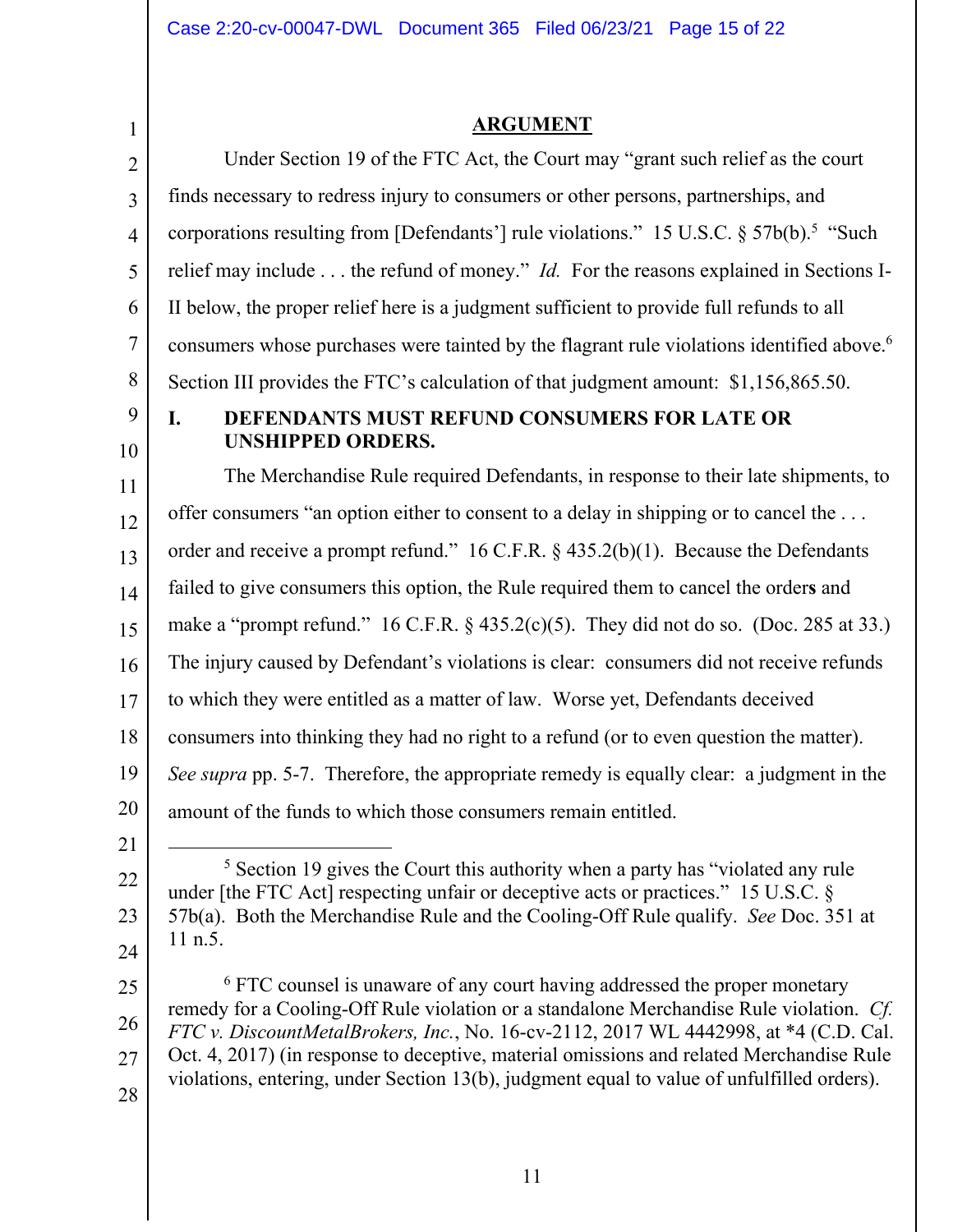<span id="page-15-0"></span>Defendants, presumably, will argue that consumers were not harmed because they *eventually* received the products. As a threshold matter, that is wrong. In many cases, consumers *never* received their orders.<sup>7</sup> (*E.g.*, Doc. 285-2 at 6; Doc. 285-10 (Ex. 11) ¶ 11.) In any event, the Rule does not permit Defendants to choose their own remedy. By law, consumers' orders were cancelled when Defendants failed to offer them the opportunity to consent to or cancel a delayed shipment. 16 C.F.R. § 435.2(c)(5). The fact that Defendants nevertheless chose to send the products makes those products unordered merchandise, which consumers by law may treat as a gift, and for which they have no obligation to return. *See* 39 U.S.C. § 3009 ("Any merchandise mailed in violation of subsection (a) of this section [without authorization] . . . may be treated as a gift by the recipient, who shall have the right to retain, use, discard, or dispose of it in any manner he sees fit without any obligation whatsoever to the sender.").

- 
- $\overline{a}$ 16 19 20 22 23 24 25 26 27 28  $<sup>7</sup>$  At the very least, if Defendants intend to argue that consumers who eventually</sup> received their orders are not entitled to refunds, they must bear the burden of proving which late orders were eventually sent. *See infra* pp. 13-15 (burden shifts to Defendants where they created uncertainty), p. 16 (burden shifts to Defendants after FTC provides reasonable calculation of harm). This is particularly true here, given Defendants' poor shipping records. *See* 16 C.F.R. § 435.2(d) (creating "rebuttable presumption" of noncompliance where defendant lacks "records or other documentary proof establishing it use of systems and procedure which assure compliance"). For example, although Defendants used [Stamps.com](https://Stamps.com) to ship orders, there is no way to look for a particular order number in their [Stamps.com](https://Stamps.com) account; instead, one must try to match orders by name, date, and shipping weight. (Doc. 287-7 (Ex. 31) at 42:23-44:9.) That process is complicated by the fact that Defendants, because of their constant backorders, often sent orders in multiple parts. (*Id.* at 44:1-9.) Additionally, the fact that a "batch" of shipments is marked "finalized" in Defendants' database does not mean that the products were ever actually shipped. (*Id.* at 45:2-46:7.) To make matters worse, when a consumer saw that an order was "shipped," it also did not actually mean that the order was shipped; instead, it simply meant that "the warehouse has received the order and will ship out when product is available to ship." (Doc. 294-5 (Ex. 99) at 1; Doc. 287-8 (Ex. 31) at 47:18-50:25.)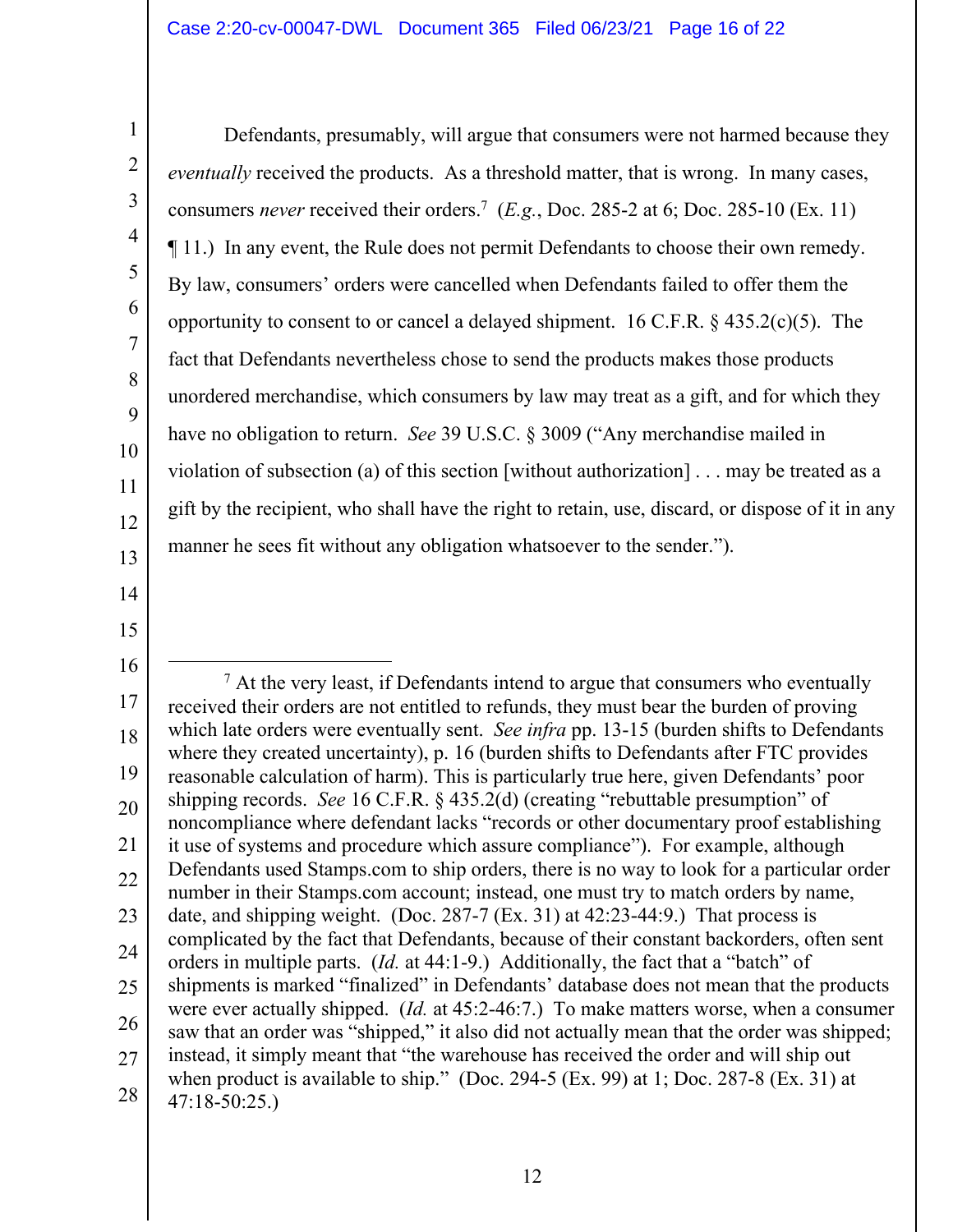3

4

5

6

7

## <span id="page-16-0"></span>**II. DEFENDANTS MUST REFUND CONSUMERS FOR DEPRIVING THEM OF THE REQUIRED COOLING-OFF PERIOD.**

Assessing consumer injury caused by Defendants' Cooling-Off Rule violations requires the Court to consider what would have happened had Defendants provided the three-day cooling-off period. For the reasons explained below, Defendants bear the burden of proving consumers would *not* have exercised their refund rights, even if fully informed of Defendants' deceptive claims. Because they cannot meet that burden, they are required to provide full refunds to consumers in all transactions that violated the Rule.

8 9

11

12

13

17

### $\mathbf{A}$ . **Defendants Bear the Burden of Proving that Fully-Informed Consumers Would Not Have Exercised Their Refund Rights.**

10 14 15 16 The Cooling-Off Rule requires that for each of their "door-to-door"<sup>8</sup> sales, Defendants provide notice of the consumer's right to cancel the transaction within three business days (16 C.F.R. § 429.1(a), (e)) and provide a form Notice of Cancellation to effectuate the cancellation (16 C.F.R. § 429.1(b), (c)). There is no dispute that in *all* of their door-to-door sales, Defendants violated each of these requirements. (Doc. 285 at 17, 33.) By doing so, Defendants locked consumers in to purchases made in response to deceptive claims in high-pressure environments.

18 19 20 21 22 23 24 For at least three reasons, Defendants must bear the burden of proving that consumers would *not* have exercised their right to refunds if (1) Defendants had properly informed them of those rights and (2) Defendants had disabused them of Defendants' extensive prior misrepresentations by informing them of the truth: *e.g.*, that almost all of consumers will never recoup their money from ticket purchases (Doc. 285 at 21-23); that only 11 of the 7,000 affiliates netted more than \$10,000 total, averaging just \$1,581 annually from SBH (Doc. 285 at 21); and that Jay Noland actually had no money, homes,

25

 $\overline{a}$ 

26 27 28 <sup>8</sup> "Door-to-door" sales include not only sales that occur at the "buyer's residence," but also at any place "other than the place of business of the seller," including "facilities rented on a temporary or short-term basis [by the seller], such as hotel or motel rooms, convention centers, fairgrounds and restaurants." 16 C.F.R. § 429.0(a).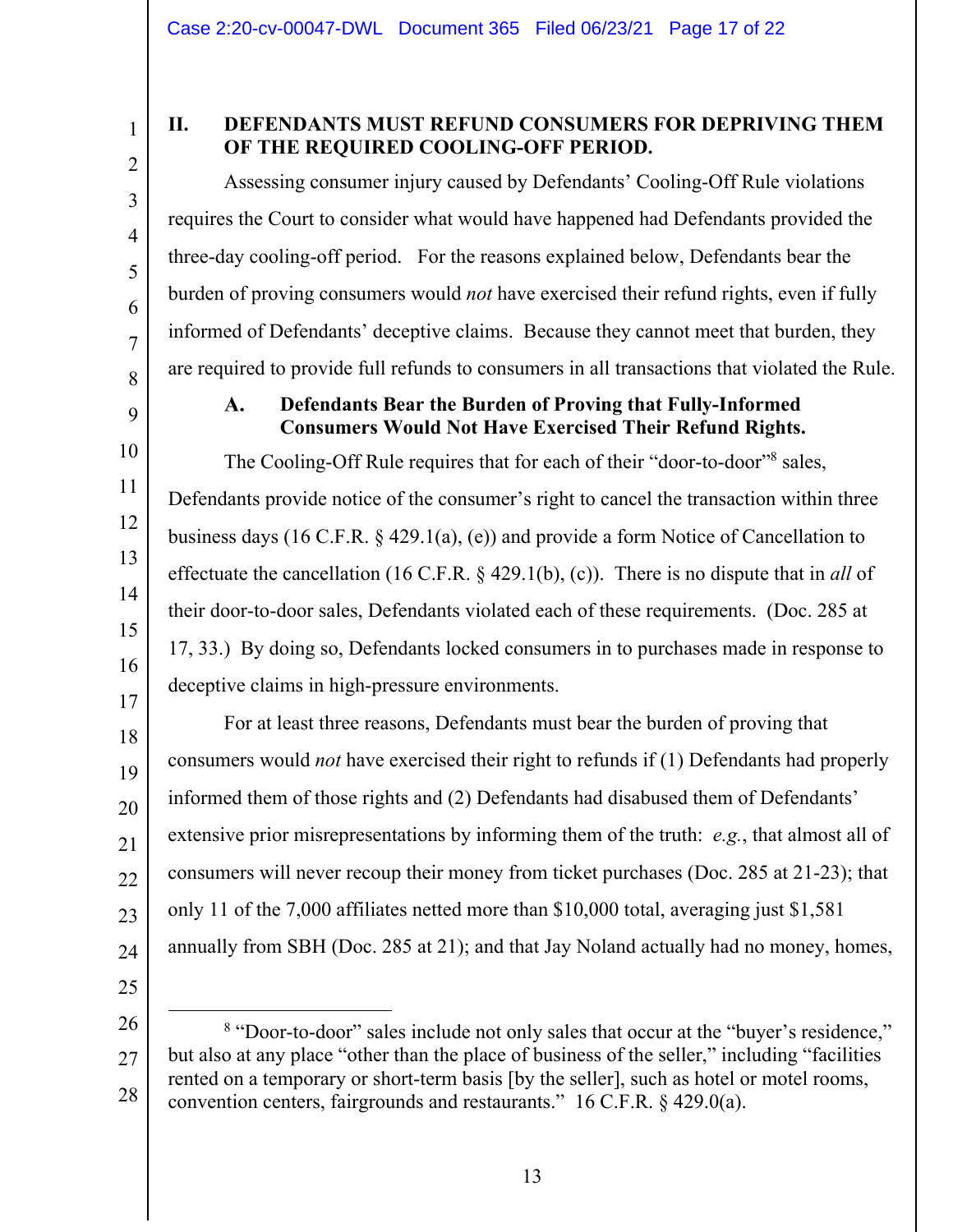or history of business success (Doc. 285 at 4).

*First*, shifting the burden to Defendants is consistent with the "most elementary conceptions of justice and public policy," which "require that the wrongdoer shall bear the risk of the uncertainty which his own wrong has created." *Bigelow v. RKO Radio Pictures*, 327 U.S. 251, 265 (1946) (applying burden-shifting in antitrust context). "That principle is an ancient one . . . and is not restricted to proof of damage in antitrust suits . . . ." *Id.*; *see also SEC v. First City Fin. Corp., Ltd.*, 890 F.2d 1215, 1232 (D.C. Cir. 1989) ("[T]he risk of uncertainty should fall on the wrongdoer whose illegal conduct created that uncertainty."). The principle "applies to situations in which," as here, "the amount of damages, although not specifically ascertainable because of misconduct by the defendant, falls within a certain range," thereby "prevent[ing] the defendant from profiting by his wrongdoing at the expense of his victim." *Raishevich v. Foster*, 247 F.3d 337, 343 (2d Cir. 2001) (internal quotation marks omitted).

15 16 17 18 19 20 21 22 23 24 25 26 27 *Second*, shifting the burden to the Defendants—and requiring them to prove that *fully informed* consumers would not have requested refunds—is consistent with the purpose of the Cooling-Off Rule. In particular, the Rule was the Commission's response to the prevalence of "high-pressure sales tactics" and "misrepresentations" in "door-todoor" sales. *See* Promulgation of Trade Regulation Rule and Statement of Its Basis and Purpose, 37 Fed. Reg. 22934, 22937-38 (Oct. 26, 1972). The cooling-off period gives purchasers "some opportunity to discover misrepresentations made by the salesman, or to realize . . . that [they are] paying too high a price for the product*.*" *Id.* at 22942. In short, the cooling-off period is a "weapon of self-help with which to combat [high-pressure] tactics." *Id.* at 22944. Here, Defendants should not be permitted to benefit from having deprived consumers of that weapon, nor should they be permitted to benefit from their lies about affiliates' income potential. In fact, allowing Defendants to assume that buyers would continue to be deceived by their misrepresentations creates a perverse result, in

28

<span id="page-17-0"></span>1

2

3

4

5

6

7

8

9

10

11

12

13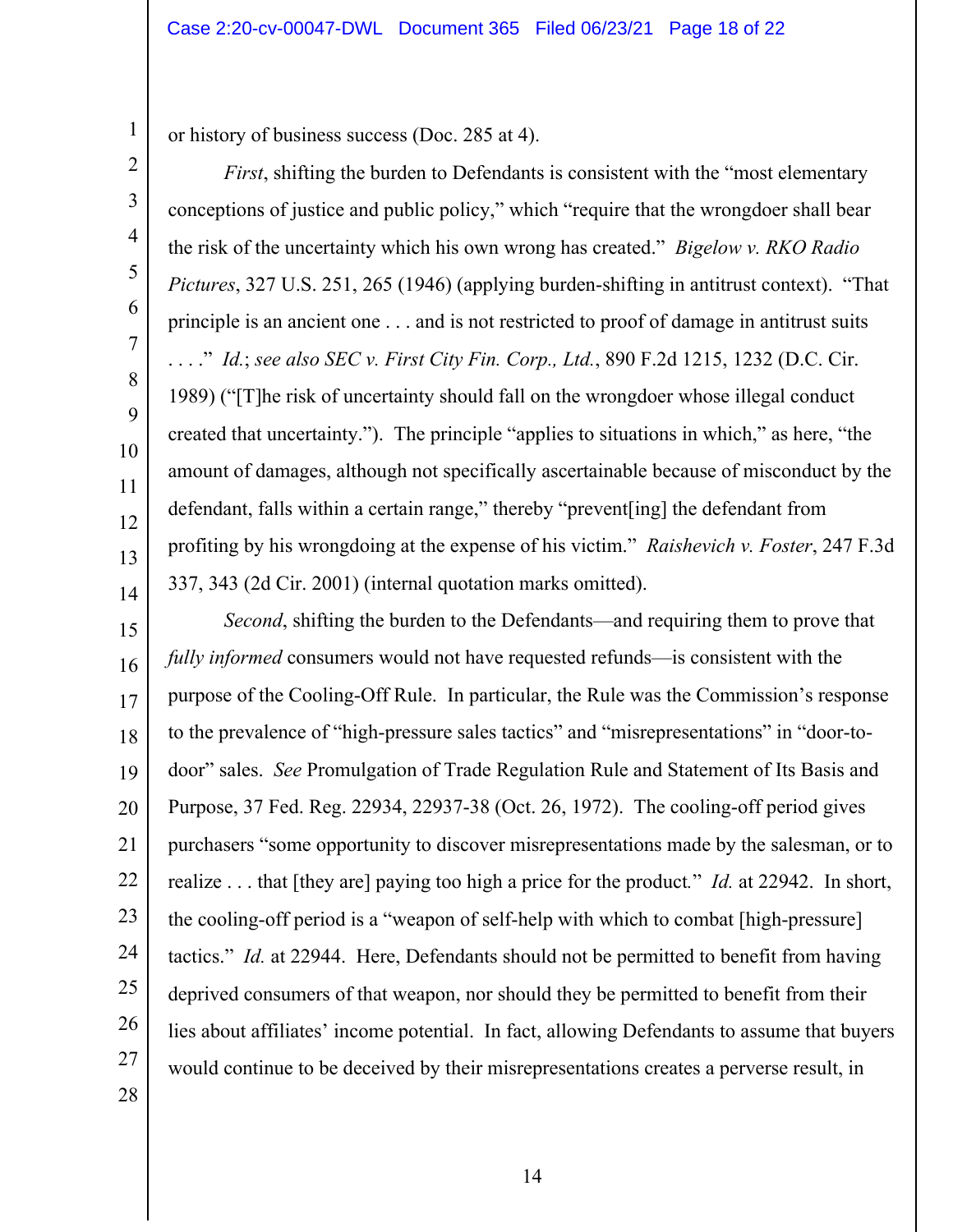which parties who make compelling, but false, claims about their products can more easily avoid monetary liability for rule violations than those who make less enticing, but true, claims. The bolder the lie, the harder it would be to prove consumer harm.

*Third*, courts have ordered similar burden-shifting in other FTC Act cases so as not to frustrate the FTC's ability to redress victims. For example, in the context of material misrepresentations, the FTC need not prove "actual reliance [on misrepresentations] by any particular consumers because *requiring such proof 'would thwart the effective prosecutions of large consumer redress actions and frustrate the statutory goals of the' FTC Act*." *In re Sanctuary Belize Litig.*, 482 F. Supp. 3d 373, 434 (D. Md. 2020) (emphasis added) (quoting *FTC v. Figgie Int'l, Inc.*, 994 F.2d 595, 605 (9th Cir. 1993)). Instead, once the FTC proves material, widespread misrepresentations, "the burden shifts to the defendant to prove the absence of reliance." *Figgie*, 994 F.2d at 606. The Second, Eighth, Ninth, Tenth, and Eleventh Circuits all adopted this burdenshifting framework to address the "inherent difficulty of demonstrating individual harm in FTC cases." *FTC v. BlueHippo Funding, LLC*, 762 F.3d 238, 244 (2d Cir. 2014). The same principle applies here: once the FTC proves the violation, the burden shifts to Defendants to show that complying would not have changed consumers' decisions.

19

<span id="page-18-0"></span>1

2

3

4

5

6

7

8

9

10

11

12

13

14

15

16

17

18

### **B. Defendants Cannot Satisfy Their Burden of Proving that Fully Informed Consumers Would Not Have Exercised Their Refund Rights.**

20 21 22 23 24 25 26 27 28 Defendants promoted their events as a necessary step on the path to vast riches. (Doc. 285 at 16-17.) There can be little doubt that if consumers had been provided a cooling-off period *and* been fully informed of their actual income potential, of other affiliates' actual results, and of Jay Noland's lies about his own wealth and business acumen, they would have rescinded their purchases. *See, e.g.*, Doc. 286-9 (Ex. 22) at 78:9-15; Doc. 286-10 (Ex. 23) at 40:13-18; Doc. 287-1 (Ex. 24) at 77:14-78:7; Doc. 287- 2 (Ex. 25) at 145:25-146:12 (affiliates all stating they would have made different decisions if fully informed).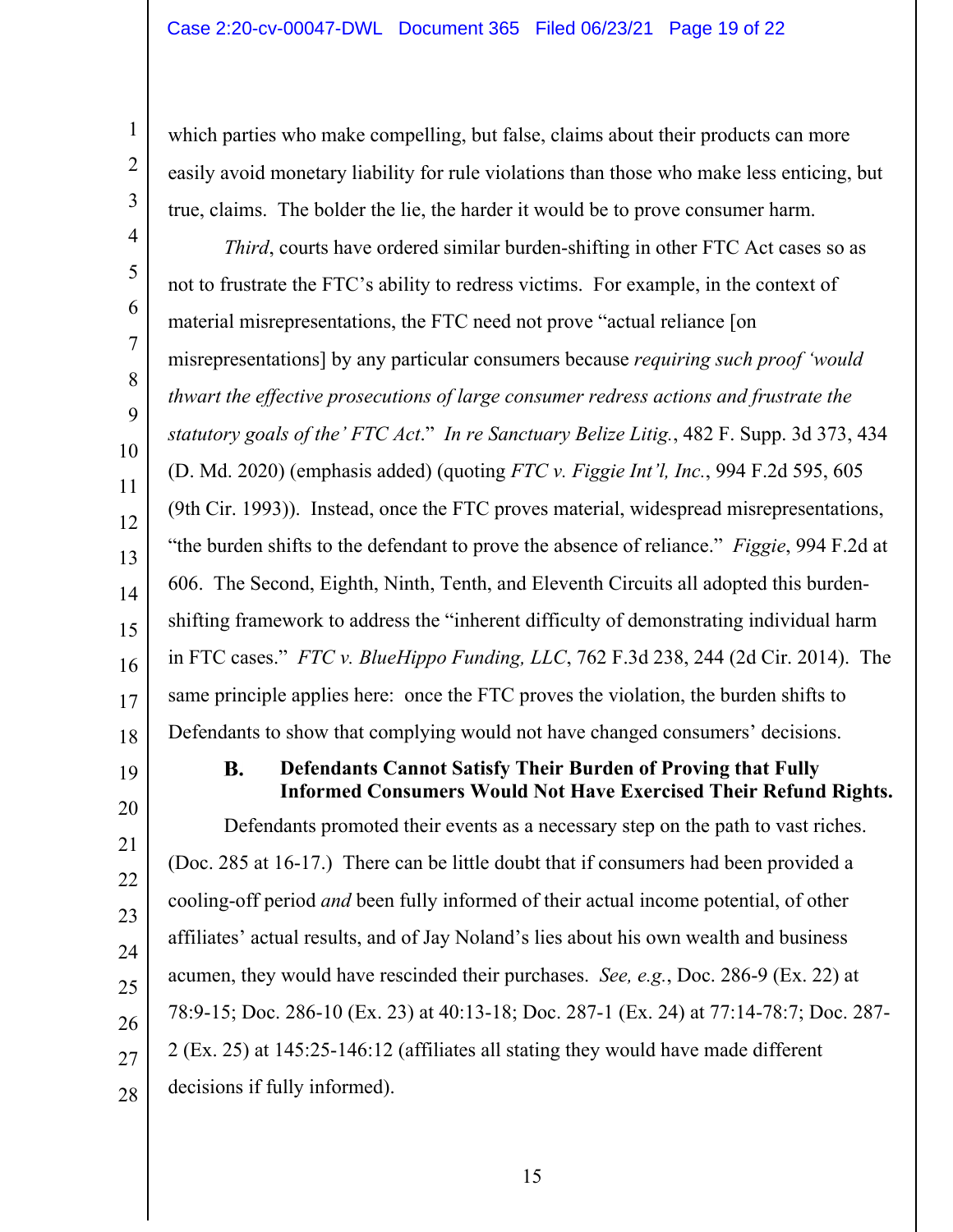Defendants, in their opposition to FTC's Motion for Preliminary Injunction, make two counterarguments: (1) consumers say they were not tricked into buying tickets and (2) consumers, even today, still believe the products were worth the amount paid. (Doc. 360-1 at 29.) Both arguments fail.

Those beliefs do not overcome the actual evidence of falsity.<sup>9</sup> *See FTC v. Five-Star Auto* First, some consumers' *belief* that they were not lied to does not change the fact that they were. The FTC has definitively established that Defendants made representations about SBH affiliates' income potential and that those representations were false. (Doc. 285 at 2-5, 18, 21-23, 31-32.) Declarants do not dispute that they relied on these statements; instead, they simply still believe that the statements are true. *Club, Inc.*, 97 F. Supp. 2d 502, 530 (S.D.N.Y. 2000) (rejecting argument that evidence of satisfied pyramid scheme customers "show[s] that no consumers were deceived").

14 15 16 17 18 19 20 21 22 Second, declarants' present-day belief regarding the value of the products or services received in illicit transactions is irrelevant. The relevant question is whether declarants would have exercised their refund rights *during the three-day cooling-off period*. Because fully informed consumers would have exercised those rights, it does not matter what happened later. *See Figgie*, 994 F.2d at 606 (9th Cir. 1993) (rejecting argument that consumers' losses should be offset against value of product received because "[t]he fraud is in the selling, not the value of the thing sold"); *BlueHippo Funding*, 762 F.3d at 244-45 ("full amount paid by the injured consumer must serve as the baseline for calculating damages because the 'seller's misrepresentations tainted the

23

<span id="page-19-0"></span>1

2

3

4

5

6

7

8

9

10

11

12

13

 $\overline{a}$ 24 25 26 27 28  $9$  Additionally, even if the Court determines that the declarants would not have exercised their Cooling-Off Rule rights, that is only sufficient for Defendants to carry their burden as to those particular consumers. Defendants would remain liable for refunding all non-declarant purchasers. *See, e.g.*, *FTC v. Bronson Partners, LLC*, 654 F.3d 359, 369 (2d Cir. 2011) (Defendants can rebut presumption of consumer reliance by demonstrating that "*individual* transactions were atypical and resulted in a lower-thanexpected gain to the wrongdoer").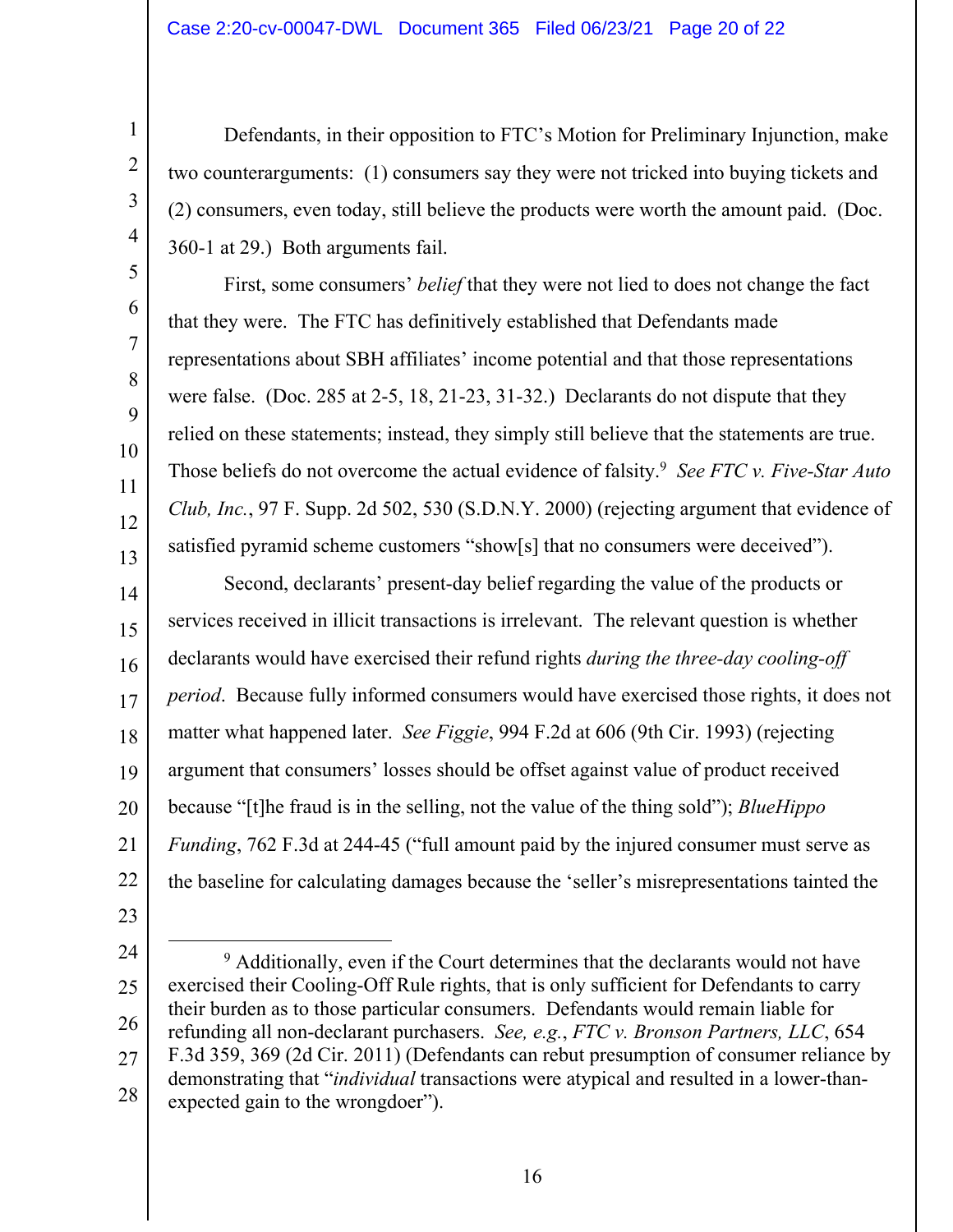customer's purchasing decisions'" (quoting *McGregor v. Chierico*, 206 F.3d 1378, 1388 (11th Cir. 2000)). Again, Defendants have offered nothing more than a legally baseless "satisfied customer" defense.

4 5

<span id="page-20-0"></span>1

2

3

# **III. DEFENDANTS ARE LIABLE FOR OVER \$1 MILLION IN CONSUMER HARM.**

6 7 8 9 10 11 The FTC bears the burden of "show[ing] that its calculations reasonably approximate[] the amount of customers' net losses." *FTC v. [Inc21.com](https://Inc21.com) Corp.*, 745 F. Supp. 2d 975, 1011 (N.D. Cal. 2010) (quoting *FTC v. Febre*, 128 F.3d 530, 535 (7th Cir. 1997)). Once the FTC makes that showing, "the burden shifts to the defendants to show that those figures [are] inaccurate." *Id.*  As detailed *supra* pp. 1-4, 7-9, Defendants caused at least [\\$1,156,865.50](https://1,156,865.50) in

12 13 14 15 16 17 18 consumer harm through their rule violations—\$630,377 for the Merchandise Rule violations and [\\$526,488.50](https://526,488.50) for the Cooling-Off Rule violations. In fact, given the likely volume of unquantified (and unquantifiable) rule violations (*supra* pp. 4-5, 9-10), the omission of shipping and handling charges from some of the FTC's calculations (*supra*  p. 4), and the FTC's conservative assumptions regarding shipping dates (Ex. 150 ¶¶ 13- 18), the true amount of consumer harm is likely much higher. The burden is now on Defendants to prove the FTC's calculation incorrect.

## **CONCLUSION**

20 22 For the foregoing reasons, the FTC respectfully requests that the Court enter judgment against the Defendants in the amount of [\\$1,156,865.50.](https://1,156,865.50)

26 27

19

21

23

24

25